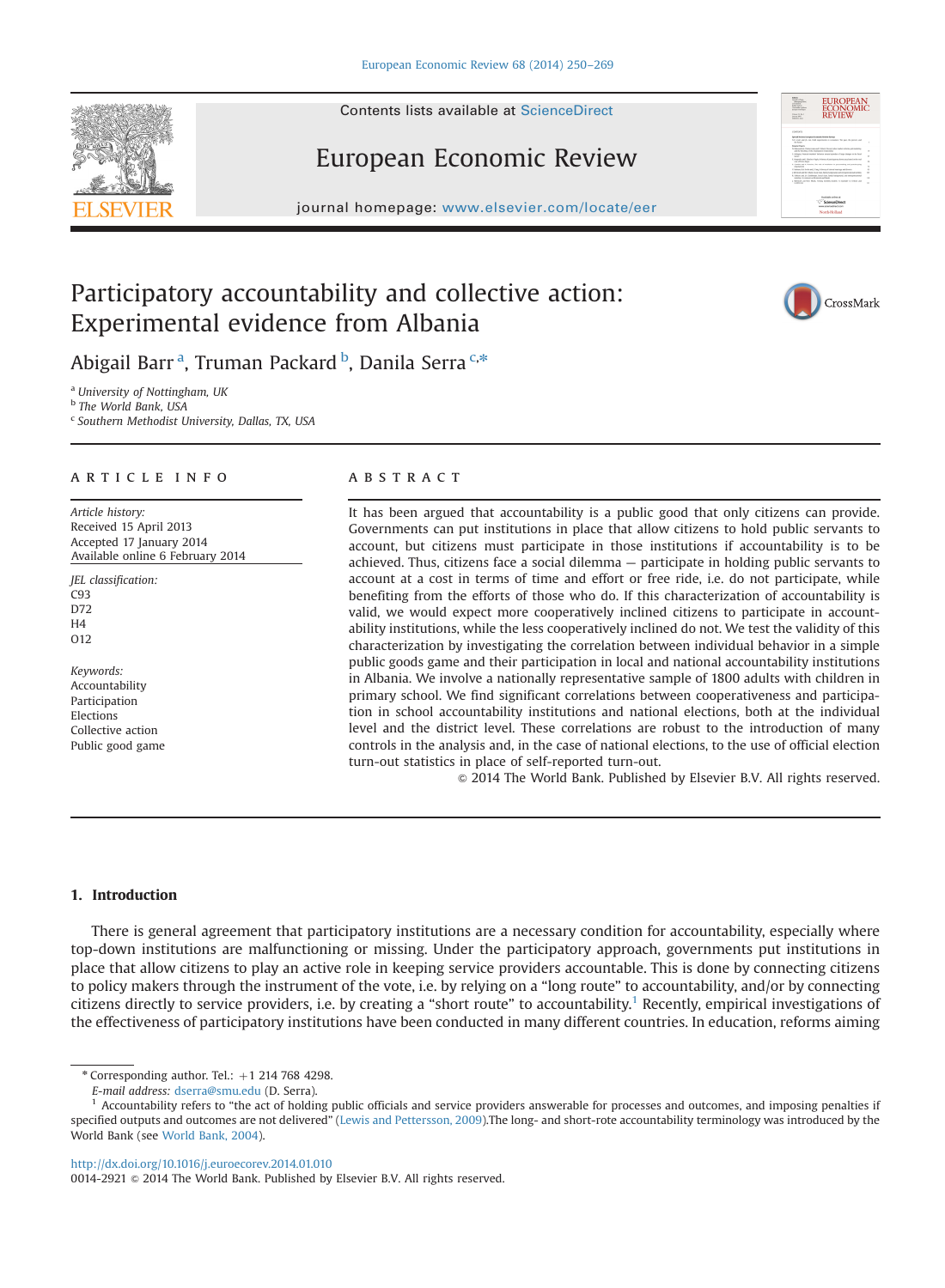to improve accountability by increasing parental participation in schools—also called school-based management reforms (e.g. [Banerjee et al., 2010](#page-18-0); [Blimpo et al., 2011;](#page-18-0) [Duflo et al., 2011;](#page-18-0) [Pradhan et al., 2011\)](#page-19-0) provide mixed evidence of success, yet the reasons for the contrasting results obtained in different societies are unclear.

One possible explanation for the mixed evidence lies in heterogeneities in individuals' and communities' willingness and ability to overcome collective action problems. The first step toward successful participatory accountability is individual participation, but participation itself is a social dilemma; it involves a private cost, yet it benefits others, and its efficacy requires a significant number of participants. Hence, participation might be subject to "free-riding" [\(Samuelson, 1954;](#page-19-0) [Olson,](#page-19-0) [1965](#page-19-0); [Grossman and Hart, 1980;](#page-18-0) [Ostrom, 1998\)](#page-19-0) and it follows that effective participatory accountability may depend, at least partly, on individuals' propensity to cooperate with others for the common good.<sup>2</sup> This is an important issue that has been overlooked by the empirical literature. Theoretical insights have been provided by studies on voter turnout. Seminal work in political science [\(Downs, 1957](#page-18-0)) suggested that voting is an irrational act because the expected benefit of voting, i.e. the probability that one's vote is pivotal multiplied by the differential benefit generated by the preferred electoral outcome, is lower than the cost of voting. Later studies showed that the paradox of voting could be solved by taking into account the intrinsic benefits, such as the satisfaction from compliance with the ethic of voting ([Riker and Ordeshook, 1968](#page-19-0)), and/or the benefits that voting generates for society. [Palfrey and Rosenthal \(1983,](#page-19-0) [1985\)](#page-19-0) were the first to suggest that the decision to go to vote has the characteristics of a "participation game", i.e., given that the electoral outcome itself is non-excludable and non-rival and the act of voting involves a private cost, turning out to vote has the characteristics of a collective action problem.

In this paper, we investigate whether, both at the individual- and the community-level, willingness to cooperate with others for the common good is associated with parents' willingness to participate in school accountability institutions, i.e., a "short route" to accountability, and to vote in national elections, i.e., a "long route" to accountability. We therefore test whether a single behavioral tendency drives decision-making in two contexts that, while different in scale and specific purpose, are both accountability-related and present individuals with a dilemma taking the form of a participation game. We conduct our study in Albania, a country that slowly transitioned from communism to a parliamentary democracy in the 1990s, and that, like other new democracies in Eastern Europe and the Balkans, is characterized by limited active civil society, owing to policies implemented by former regimes to either eliminate groups mediating between the individual and the state or control groups in order to prevent organized opposition to the regime [\(Lipset, 1994](#page-19-0)).<sup>3</sup> Our analysis is based on a comprehensive survey of 1800 parents randomly selected from a nationally representative sample of 180 primary schools.

Measuring individuals' willingness to cooperate with others for the common good is challenging. Attitudinal survey measures, such as the standard GSS trust variable, are likely to suffer from a hypothetical or cheap-talk bias, i.e., individuals' answers might not be truthful when they refer to hypothetical situations or past events that cannot be verified by the surveyor.<sup>4</sup> Survey questions referring to actions in everyday life, such as membership in organizations, are less likely to suffer from these biases as they are, in principal, verifiable. However, they are likely to suffer from significant noise due to unobserved heterogeneity in the decision-making context.<sup>5</sup> We overcome these measurement challenges by involving our subjects in a simplified version of the public goods game first introduced by [Cárdenas and Jaramillo \(2007\),](#page-18-0) thus generating a direct measure of individual willingness to cooperate with others for the common good. We correlate cooperativeness in the game with the decision to participate in both a short route to accountability, i.e. the decision to participate in the election of parent class representatives, and a long route to accountability, i.e., the decision to vote in the most recent parliamentary elections. For the latter variable we use both self-reported voting at the individual level, and official records of voter turnout at the district level.

Experimental studies employing public goods games have shown that individuals vary markedly in their willingness to cooperate with others for the common good (see [Isaac and Walker, 1988](#page-19-0); [Fehr and Gächter, 2000](#page-18-0); [Fischbacher et al., 2001](#page-18-0); [Bowles and Gintis, 2002](#page-18-0); [Fischbacher and Gächter, 2010](#page-18-0), among others).<sup>6</sup> Moreover, a few additional experimental studies ([Henrich et al., 2005](#page-19-0); [Herrmann et al., 2008;](#page-19-0) [Gächter et al., 2010](#page-18-0)) have highlighted that a significant proportion of the variation in individuals' willingness to cooperate occurs at the community or society level.<sup>7</sup> The nature and scale of our survey sampling allows us to investigate whether and how the distribution of willingness to cooperate varies spatially within Albania. Contrary to most experimental studies conducted in the lab or in the field, we involved a large representative sample of non-student adults — a total of 1800 individuals — covering the entire Albanian territory.

<sup>&</sup>lt;sup>2</sup> As stated by [Platteau \(2008\)](#page-19-0), in order for participation to be effective, "community members must be able to use the available information jointly in a way that creates some action, that is, they must be able to come together, share and discuss their knowledge and be ready to act on it" (p. 128).  $3$  For instance, in Albania religious practices were officially banned in 1967, to be reinstated in the 1990s.

<sup>&</sup>lt;sup>4</sup> This might be due to what [Carpenter \(2002\)](#page-18-0) refers to as the idealized persona bias, i.e. a desire to appear as the person one would like to be rather than what they are, and/or the surveyor effect, i.e. the desire to answer in accordance to what one thinks the surveyor would like to hear or see.

<sup>5</sup> For general discussions of the limitations of attitudinal survey measures, see [Bertrand and Mullainathan \(2001\)](#page-18-0), [Manski \(2004\)](#page-19-0) and [Delavande et al.](#page-18-0) [\(2011\).](#page-18-0) For assessments of attitudinal survey measures based on a comparison with the corresponding experimental measures, see [Ahn et al. \(2003\),](#page-18-0) [Ashraf](#page-18-0)

[et al. \(2006\)](#page-18-0), [Cardenas et al. \(2013\)](#page-18-0), [Gächter et al. \(2004\)](#page-18-0) and [Glaeser et al. \(2000\).](#page-18-0)

<sup>6</sup> For comprehensive reviews of the experimental literature relating to behavior in public goods experiments see [Ledyard \(1995\)](#page-19-0) and [Chaudhuri \(2011\).](#page-18-0)  $7$  One important society characteristic that has been shown to be negatively correlated with individual contributions to a public good ([Habyarimana](#page-18-0) [et al., 2007](#page-18-0)), participation in community activities [\(Alesina and La Ferrara, 2002\)](#page-18-0), community-based monitoring of public service providers ([Bjorkman and](#page-18-0) [Svensson, 2010\)](#page-18-0), and local public good provision [\(Miguel and Gugerty, 2005\)](#page-19-0) is ethnic fragmentation. Neighborhood social and economic inequalities have also been shown to matter for urban violence ([Morenoff et al., 2001\)](#page-19-0) and collective civic action ([Sampson et al., 2005\)](#page-19-0).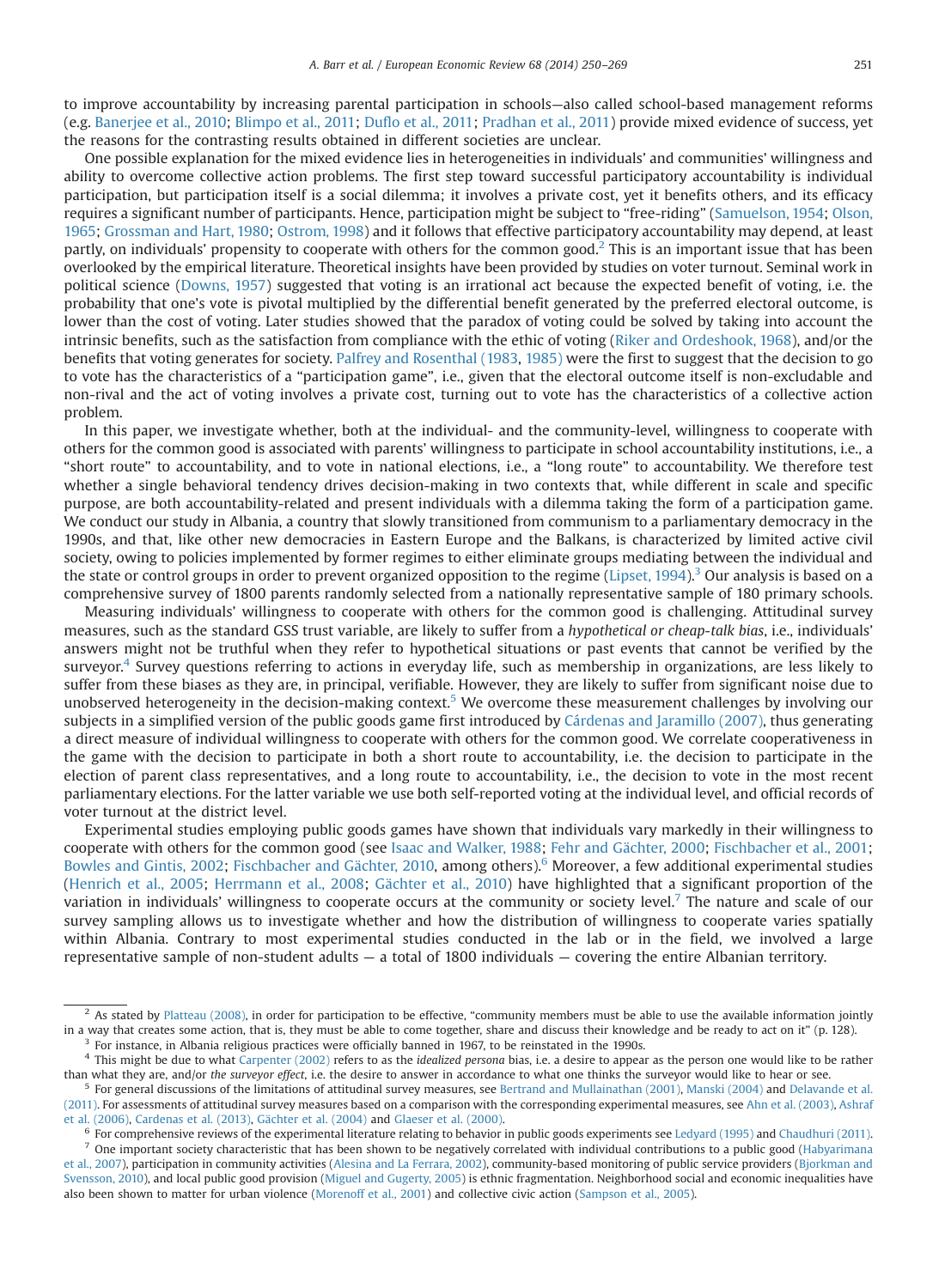We find that individuals who behave cooperatively in the public goods game are significantly more likely to participate in the election of parent class representatives who go on to elect parent representatives to the school board. This relationship remains significant after controlling for the degree to which parents are informed about aspects of local accountability in schools. Moreover, parents who behave cooperatively in the public goods game are more likely to vote in national elections, according to both self-reported voting and district-level records of official turnout. Our data show significant variation in both participation and cooperativeness across districts, and district-level analysis confirms that districts characterized by a higher proportion of cooperative parents have both a higher degree of participation in school accountability and a higher turnout in the 2009 elections according to official records. Our results are robust to changes in the context in which participation is defined, the scale of the analysis and the empirical specification.

The finding that the same behavioral driver applies to two participation contexts — a local one and a national one — that differ in scale, specific purpose, associated costs and benefits, and the extent to which individual participation decisions are visible to others, is remarkable. It indicates that the collective-action characteristic of accountability systems is fundamentally important and suggests that interventions aimed at increasing individual cooperativeness could succeed in improving both participation in local accountability institutions and civic engagement at the national level.

Finally, we note that our study also contributes to the literature on the external validity of public goods experiments by providing evidence of a correlation between behavior within a lab-type public goods game and behavior in naturally occurring decision-contexts within which inter-personal cooperation is also salient. While cooperative tendencies in public goods experiments have been shown to correlate with the management of forest commons by forest user groups in Ethiopia ([Rustagi et al., 2010\)](#page-19-0), with Japanese fishermen's productivity when pooling their catches with other fishermen ([Carpenter](#page-18-0) [and Seki, 2011\)](#page-18-0), and Brazilian fishermen's propensity not to over-exploit common fishing grounds [\(Fehr and Leibbrandt,](#page-18-0) [2011\)](#page-18-0), this is, to the best of our knowledge, the first study providing evidence of a correlation between individuals' behavior in a public goods experiment and their willingness to cooperate with others in participatory accountability systems and civic engagement.

The paper is arranged as follows. Section 2 describes the Albanian context focusing, in particular, on the education sector. [Section 3](#page-3-0) describes the school survey and the public goods experiment. [Section 4](#page-5-0) presents descriptive statistics about the surveyed parents and explores individual and community characteristics affecting parents' cooperativeness in the public goods game. [Section 5](#page-8-0) reports our empirical results, and [Section 6](#page-13-0) provides some conclusions.

## 2. The Albanian context

## 2.1. A new democracy

Albania was the last country in Europe to participate in the "third wave of democracy" [\(Huntington, 1991](#page-19-0)). Despite the high levels of economic growth experienced during the democratic transition, Albania remains one of the poorest in Europe, with a per capita GDP of 8000 USD (2010 international PPP \$). Albania's relative underdevelopment has been attributed, in part, to the slowness of its transition to democracy relative to other Eastern European countries. The new democratic constitution was adopted in 1998. Since then, there have been three parliamentary elections — not without controversies concerning electoral fraud, protests and boycotts by the losing party. In each, voter turnout has been around 50%. Data from the 2010 Life in Transition Survey (LiTS) show that about 70% of Albanians do not think that free and fair elections exist in their country.<sup>8</sup>

Albania's slow transition to democracy has been attributed to the unique characteristics of its communist regime: its isolation from other countries, including the Soviet bloc, for half a century; the elimination of intellectuals (including western-educated Albanians); the abolition of religious practices; and the harsh persecution of opponents to the regime. With the end of communism, a new era began. One of the consequences of the repression of civic organizations during the communist regime is the lack of an active civil society, i.e. formal and informal organizations (with or without political objectives) and voluntary community participation, in the newly formed democracy of Albania.<sup>9</sup> This is consistent with the existing evidence that totalitarian regimes destroy social capital (see [Paldam and Svendsen, 2000;](#page-19-0) [Rose, 1993](#page-19-0); [Smolar,](#page-19-0) [1996](#page-19-0)).

Geographically, Albania is subdivided into 12 counties and 36 districts. Culturally, the country is characterized by a North–South divide, with the North traditionally relying on a patriarchal tribal system and being more isolated than the market-oriented South [\(Doll, 2003;](#page-18-0) [Shala, 1997;](#page-19-0) [Lawson and Saltmarshe, 2000\)](#page-19-0).<sup>10</sup> The North–South cultural division also reflects a strong political polarization: the Northern regions are traditionally and historically allied to the Democratic Party

<sup>8</sup> For further details see: [http://www.ebrd.com/pages/research/publications/special/transitionII.shtml.](http://www.ebrd.com/pages/research/publications/special/transitionII.shtml)

<sup>9</sup> According to [Talifi \(2008\)](#page-19-0), most of the efforts to build a civil society in Albania – primarily undertaken by donor-based NGOs – have relied on awareness campaigns and capacity building, and have emphasized the importance of an informed society and electoral base. The inherent shortcoming of this approach is the assumption that by informing people about democratic and participatory institutions, participation will follow. [Talifi \(2008\)](#page-19-0) argues that "this approach of civil society has decreased rather than increased public participation in the process, because simply telling people to participate is not a good enough approach to contribute to the democratization of the country".

<sup>&</sup>lt;sup>10</sup> The North and the South also differ in the main dialects spoken, i.e. the Gheg in the North and the Tosk in the South.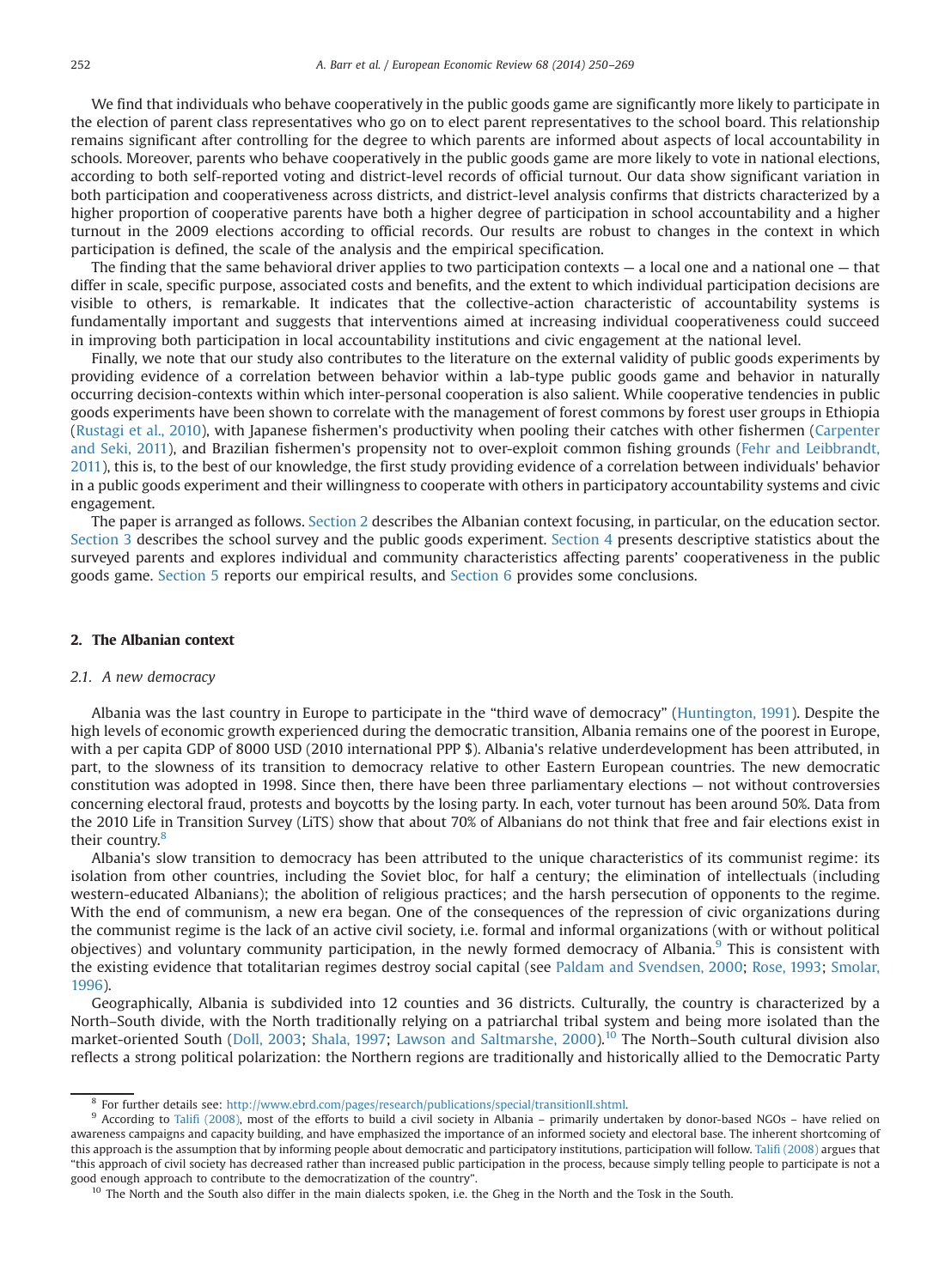<span id="page-3-0"></span>(in office since 2005) while the Southern regions support the Socialist Party (in office from 1997 to  $2005$ ).<sup>11</sup> Besides the north–south distinction, Albania can be further divided into four main geographical areas — Coastal, Centre, Mountain and Tirana — with the Mountain region being the most remote and poorest and the Coastal region being the most developed. Migration from the Mountain region to the Coast and Tirana has increased markedly over the last 15 years, and explains the increasing heterogeneity in the coastal population.

# 2.2. The education sector

In the years following the transition, there was a sharp decline in the coverage and quality of social services. School enrolment rates dropped and, in some areas, have still not recovered to pre-transition levels. Although 99% of the adult population is literate, the quality of education is low, as shown by Albania's performance in the 2009 Program for International Student Assessment (PISA). More than 50% of 15 years old students found it difficult "to use continuous texts unless the texts are short and clearly sign-posted; and even with such texts, they are unlikely to be able to do more than identify a main idea or find explicitly stated information."<sup>12</sup>

The Ministry of Education and Science (MoES) is the central government body responsible for implementing education policies and managing the education system. This responsibility is exercised by staff in the MoES and in 12 administration entities (REDs) functioning at the county level. The institutional framework currently in place relies on a system that assigns the task of monitoring teachers and imposing penalties for under-performance to administrative units, i.e., the 12 REDs, that are not directly held to account by service recipients, i.e., it relies on top-down accountability.<sup>13</sup> However, the MoES has recently been promoting community engagement in school governance structures through parent committees and school boards. Parent committees are composed of elected parent class representatives, and school boards are composed of two or more (depending on the size of the school) parent representatives, one teacher representative, a student representative, a community representative and a RED representative. Parent class representatives are elected by the parents of pupils in their respective classes at the beginning of the school year. They, then, elect representatives from amongst themselves to the school boards.

While school boards have always existed, they have recently been given greater responsibilities for school governance. The main functions of the School Board are to examine and approve (by voting) the school's mid-term and annual plans and the school's annual financial report. The board also has decisional power for the adoption of curricula and textbooks, as well as the school's budget relating to contributions from the community or other donors, or revenues from school activities. School Board members may also discuss problems relating to the performance of teachers, or school directors, following complaints from parents, students, or teachers. Since 2008, the school director is not a member of the school board and, although he/she can still participate in meetings, he/she cannot vote.

# 3. The School Stakeholder Survey

We conducted the Albania School Stakeholder Survey as part of the World Bank's Accountability for Better Governance Program. The survey was primarily aimed at investigating the role that parents play in the institutional framework within which primary schools currently operate. We complemented our survey data with data from official records on district-level voter turnout in the 2009 parliamentary elections.

### 3.1. Survey design and implementation

The data collection took place between October and December 2009 in a representative sample of 180 primary schools, offering grades one to nine. The sampling strategy relied on stratification at the district level; the number of schools randomly selected to participate in the survey in each district depended on the number of pupils attending primary school in that district.<sup>14</sup> For each school, three and seven students were randomly selected from grades three and six respectively. Then, the parents of the selected pupils were invited to participate in a workshop that took place in the school premises.

Since 1997, Albania has relied on a proportional voting system. The Democratic Party (DP) and the Socialist Party (SP) are the two dominant parties. In the 2009 elections, the DP obtained 40.18% of votes, all from the North, and the PD obtained 40.85% of votes, all from the South. As shown by [Gërxhani](#page-18-0) [and Schram \(2000](#page-18-0), [2009\)](#page-18-0), Albanian politics is dominated by clientelism and patronage, whereby the party in power favors its own supporting regions over the rest of the country, and voters support their "own" party no matter what.

<sup>12</sup> See [http://www.portugal.gov.pt/pt/GC18/Documentos/ME/PISA\\_2009\\_1.pdf](http://www.portugal.gov.pt/pt/GC18/Documentos/ME/PISA_2009_1.pdf).

<sup>&</sup>lt;sup>13</sup> The existing top-down system is functioning poorly in terms of accountability. According to our school survey, it is very common for teachers to believe that there are no negative repercussions to bad performance: about 50% indicated that they would not receive a penalty if they underperformed. Moreover, those who thought they would be penalized were unclear with respect to what kind of penalty they would receive.

<sup>&</sup>lt;sup>14</sup> The sample was drawn from the list of all public primary schools in Albania. There are 2691 public basic level schools in Albania, of which 12% are located in urban areas. Out of the 2691 primary schools, we defined as "eligible" those schools with five or more pupils in grade three, and ten or more pupils in grade six. Only 1623 of the 2691 primary schools in the complete list met this eligibility criterion. However, only 9% of all Albanian public primary school pupils attend ineligible schools. The list of eligible schools was then divided into 36 strata according to district and either six, four or two schools was randomly sampled from each, the number depending on the number of pupils attending primary school in the district. Since the district of Tirana contained twice the percentage of pupils as well as twice the number of eligible schools, it was divided into two strata, Tirana Municipality and Tirana District, leading to a total of 37 strata.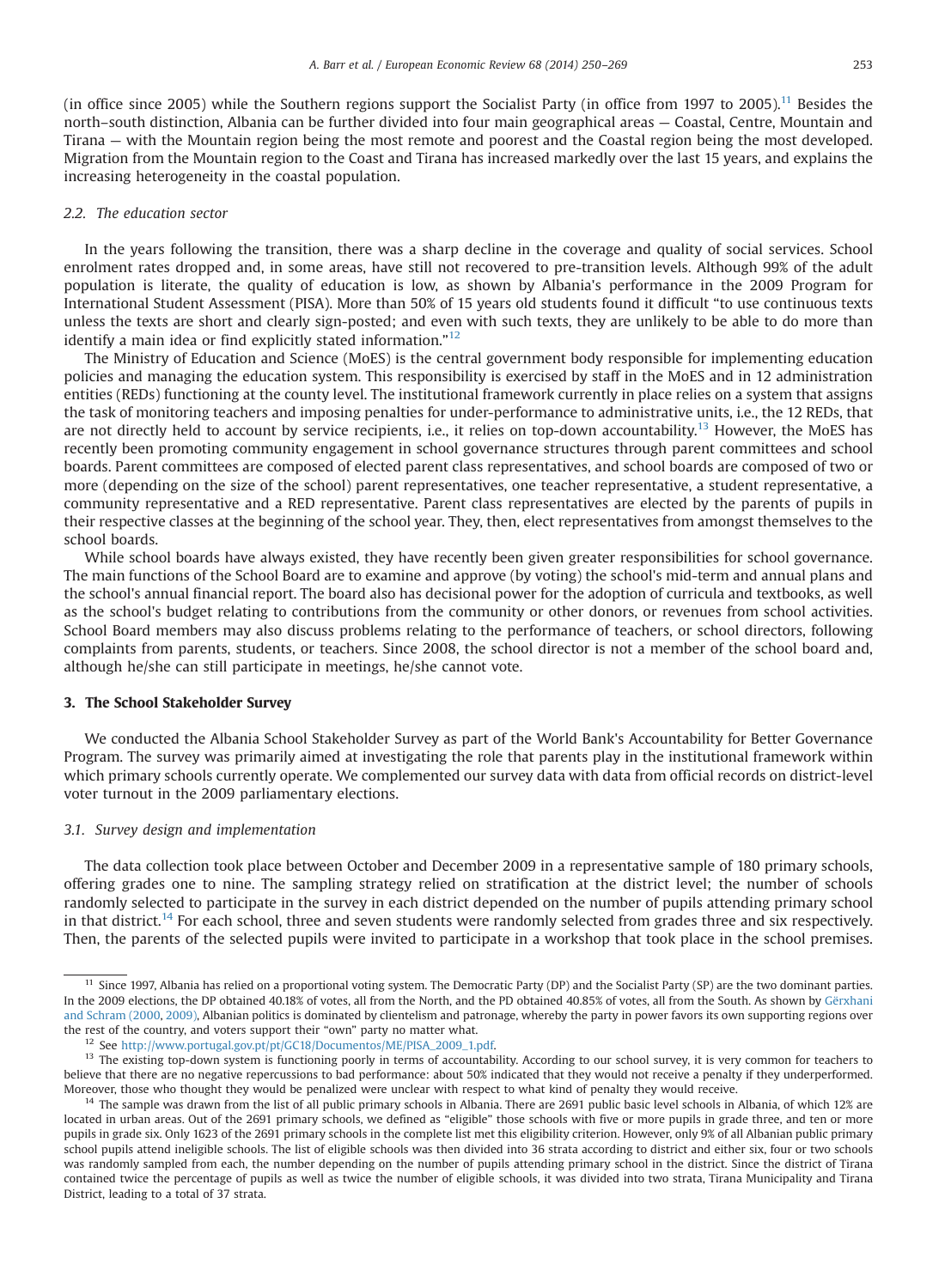The MoES assisted in the implementation of the survey by demanding the full cooperation of school directors and teachers in the sampled schools. Invitations to parents were made via messages carried home by the selected students and by phone, after acquiring phone numbers from school records. The invitations emphasized the show-up fees that participants would receive upon arrival to the workshop. Either one of the parents, but not both, could participate in the survey and experiment. The parent who participated in the study was self-selected, which is not ideal from a scientific viewpoint, yet is reflects a similar self-selection process that takes place when parents have to decide whether and who will go to their kids' school to participate in the election of class parent representatives. About 57% of our survey participants were female.

Financial incentives, i.e., monetary payoffs from the behavioral games, and the enumerators' willingness to visit the reluctant parents in person allowed us to achieve a 100% parent participation rate. Besides the parents of the selected pupils, one teacher of the third graders and four teachers of the sixth graders were randomly selected to participate in the survey and experiments together with the parents of the selected pupils. Therefore, in each school we collected data from ten parents and five teachers, leading to total sample sizes of 1800 parents and 900 teachers.

# 3.2. The public good game

In order to generate a direct measure of individuals' propensities to coordinate and cooperate with others to solve collective action problems, we undertook a laboratory experiment conducted in the field. Experiments facilitate the measurement of individuals' values, beliefs and preferences that are difficult to capture using surveys. Experimentally generated measures of individual preferences for cooperation in the context of a public goods game have been shown to correlate with individuals' behavior in everyday life in a number of contexts. [Fehr and Leibbrandt \(2011\)](#page-18-0) found that Brazilian fishermen who behaved more selfishly in a public goods game were more likely to over-exploit common fishing grounds. [Carpenter and Seki \(2011\)](#page-18-0) found that Japanese fishermen's behavior in a public goods game predicted their productivity when pooling their catches with other fishermen. [Rustagi et al. \(2010\)](#page-19-0) found that forest users groups that show higher levels of conditional cooperation in a public goods game are more successful in forest commons management.<sup>15</sup> Public goods games have also been used following randomized interventions to identify changes in individuals' attitudes and preferences. For instance, [Fearon et al. \(2011\)](#page-18-0) and [Casey et al. \(2012\)](#page-18-0) employed a public goods game to assess the impact of a community driven development initiative on individuals' ability to overcome collective action problems respectively in Liberia and Sierra Leone. Similarly, [Attanasio et al. \(2009\)](#page-18-0) employed a public goods game to compare individuals' propensities to cooperate with each other in two communities in Colombia, one that had received conditional cash transfers for over two years, and one that had not.

We adapted the binary public goods game of [Cárdenas and Jaramillo \(2007\)](#page-18-0) to the Albanian context. All surveyed parents and teachers participated in the experiment on their school premises. Thus, each experimental session included 15 subjects. Each participant was given a voucher and had to decide whether to invest their voucher either in a group account or a private account. If an individual invested in the group account, he/she would get 100 LEK plus 100 LEK multiplied by the number of other participants investing in the group account:<sup>16</sup>  $E_i^G = 100 + 100N_j^G$ , with  $j \neq i$ , where  $E_i^G$  indicates the earnings of individual i from investing in the group account, and  $N_j^G$  indicates the total number of other participants who invested in the group account. If an individual invested in the private account, he/she would get 500 LEK plus 100 LEK multiplied by the number of other participants investing in the group account:  $E_i^P = 500 + 100N_j^G$ , with  $j \neq i$ . It follows that the marginal per capita return ratio (MPCR) from investing in the group account was set equal to 0.20, and the experimental parameters were such that at least 5 investors in the group account were needed for each investor to earn at least as much as he/she would earn by investing in the private account with all the other participants doing likewise.

The dominant strategy is to invest in the private account, since it yields higher earnings no matter what the others do. Consequently, the Nash equilibrium is that everyone invests in the private account and earns 500 LEK. In stark contrast, in the social optimum everyone invests in the group account and earns 1500 LEK.

Each experimental session was conducted using a large classroom with all 15 subjects seated at well-spaced desks. On arrival, each subject was registered and asked to blindly pick a badge bearing a number. Following registration, each subject was invited to sit at the desk bearing their badge number. Then the experiment was introduced.<sup>17</sup> A white board was used to explain all possible configurations of individual payoffs conditional on the investment decisions of the other participants. Two field researchers explained the game to all the participants. One field researcher read the written instructions, provided in the Appendix, aloud to the group while the other wrote the corresponding numerical examples on the white board. The field researchers were trained to spend as much time as needed explaining the rules of the game and proceed to the decision-making phase of the experiment only when all the subjects showed a clear understanding of the rules of the game. Vouchers were then distributed among participants. Each voucher bore a letter P (for Private Account) and the letter G (for Group Account). Participants were asked to circle the letter corresponding to the account in which they wished to invest

<sup>&</sup>lt;sup>15</sup> A number of other studies find significant correlations between behavior in laboratory experiments other than the public goods game and behavior outside the lab. See for instance: [Carpenter and Myers \(2010\)](#page-18-0), [Karlan \(2005\)](#page-19-0), [Barr and Serneels \(2009\),](#page-18-0) and [Serra et al. \(2011\).](#page-19-0) For a recent review of studies that find correlations between behavior in laboratory experiments and out-of-the-lab behavior see [Camerer \(2014\).](#page-18-0)

<sup>&</sup>lt;sup>16</sup> At the time of the experiment, 1000 LEK corresponded to the daily wage of the average Albanian.

<sup>&</sup>lt;sup>17</sup> Subjects also played as a standard Dictator Game (DG) and a third-party punishment. The behavior of parents and teachers in the DG and TPP games is not relevant for the purpose of this paper. For a full description of the Albania School Stakeholder survey and lab experiments, see [Serra et al. \(2011\).](#page-19-0)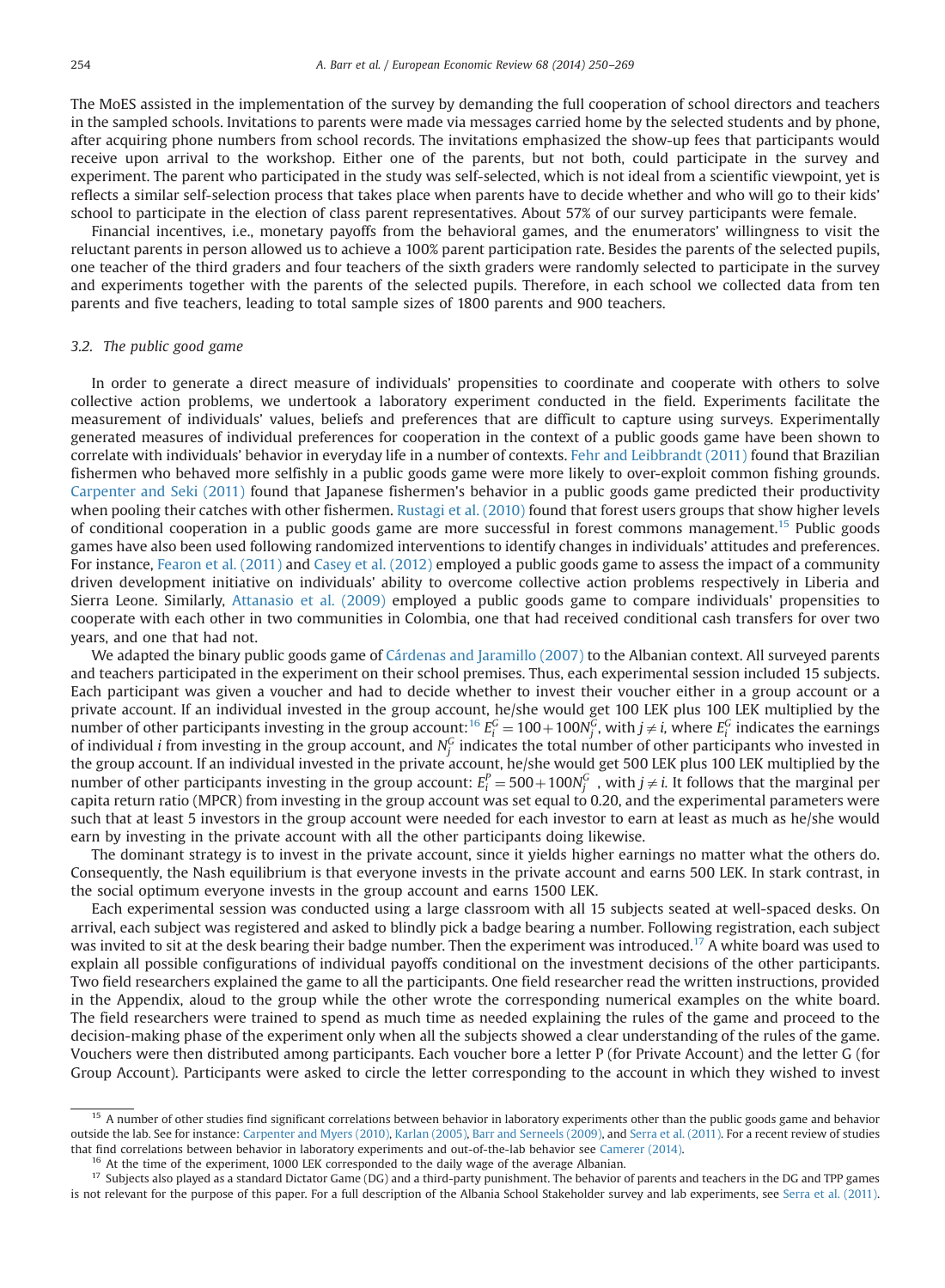<span id="page-5-0"></span>their voucher. The game was played only once, and there was no communication among participants.<sup>18</sup> The implementation of the game took between 30 and 50 min. However, the experimental sessions in full, including registration, implementation of all games, computation of payoffs and payment of participants, lasted between 3 and 4 h. The same experimental protocol was followed in all schools, with the exception of one feature of the design; in half of the schools the investment in the group account was explained by using an example relating to the education sector and in the other half it was explained by using an example relating to farming.<sup>19</sup>

# 4. The data

# 4.1. Individual characteristics

We collected data on parents' demographics as well as their involvement in the school accountability system, i.e. whether they participated in the latest elections of parent class representatives, which occurred in September 2009, i.e. between 2 and 8 weeks before the data collection. We also elicited data on the degree to which each parent was informed about the existence of local accountability institutions, and their involvement in other aspects of their children's education, such as the number of meetings with the head teacher in the previous semester and how often they helped their children with homework. In designing the School Stakeholder Survey, we purposely replicated some relevant 2008 Albanian Living Standards Measurement Survey  $(LSMS)^{20}$  questions concerning education and social engagement, with the aim of checking the extent to which our sample of parents is representative of the Albanian adult population. With respect to social engagement, we collected information about: (1) membership in voluntary organizations; (2) participation in any community activity in the past year; (3) beliefs about community members' willingness to cooperate with each other in case of a water shortage; and (4) a measure of generalized trust. After the subjects participated in the public goods game, we also collected information about the existing social ties between the experimental participants. We therefore have a number of survey measures of individuals' involvement in the community, which might also be interpreted as proxies for individuallevel and/or community-level social capital.<sup>21</sup> However, given the measurement problems that characterize these proxies, we devote minimal attention to their analysis and interpretation.<sup>22</sup> We nevertheless incorporate them in our empirical analysis as control variables to test the robustness of our main findings. While we consider our experimental proxy to be a superior measure of the behavioral tendency we are interested in capturing, we see the survey measures as potentially important controls capturing unobservable factors such us heterogeneous local institutional environments and differential opportunities for cooperation outside the school environment.

[Table 1](#page-6-0) summarizes the characteristics of the 1800 parents randomly selected to participate in the 2009 School Stakeholder Survey and the characteristics of the adult Albanian population selected to participate in the 2008 Albanian Living Standards Measurement Survey.<sup>23</sup> For each variable we aggregated the data at the district level and computed district-level correlations between the two samples. We also tested for equality of district-level means.

The most apparent demographic characteristic that differentiates our subjects from the LSMS subjects is the fact that they are all parents of elementary school kids. As a consequence, there are significant differences in the age distributions of the two populations. While the average ages are strikingly similar across the two samples, the minimum age in our sample is 29 as opposed to 18 in the LSMS adult sample and the maximum age in our sample is 60 as opposed to 101 in the LSMS sample. Moreover 20% of the LSMS respondents are older than 60. When aggregating the data at the district level, we find that average age is significantly higher in the LSMS sample. We find no district-level correlation between the average age of

Participation in elections of various kinds is a repeated behavior and, this being the case, it would have been interesting to conduct a repeated public goods game. However, for logistical reasons, we chose to conduct a one shot game. The simplicity of the game ensured that it would be readily understood by participants of varying cognitive ability and could be conducted using only universally available technologies such as pens, paper and pin boards. This, in turn, reduced the likelihood of our field research team having to deviate from the original sample design for any reason.

See the instructions in Appendix for a full description of the examples employed in both versions of the public goods experiment. As we discuss in the next section, the specific example used does not affect the correlation between individuals' behavior in the public goods game and their participation in accountability systems. For an example of a study finding evidence of framing effects in a public goods game conducted with salmon fishers and reindeer herders in Russia, see [Gerkey \(2013\)](#page-18-0).

 $^{20}$  The 2008 LSMS is the third household survey conducted by the Albanian National Statistics Office with the technical assistance of the World Bank. The LSMS sampling relies on a stratification scheme based on four regions: Coastal Area, Central Area, Mountain Area, and Tirana; and included 450 Primary Sampling Units (PSUs) and 8 households in each PSU, for a total of 3600 households. The sampling is designed to be representative of Albania as a whole. The survey provides information about household characteristics, including demographics, education, as well as measures of social engagement.

<sup>&</sup>lt;sup>21</sup> There are many definitions and conceptualizations of social capital. Some researchers use the term social capital to refer to the structure of communities, i.e. the presence of network structures defining "bonding" and/or "bridging" links among community members (e.g., [Putnam, 2000](#page-19-0)), while others use it to refer to individual attitudes and preferences such as propensities to trust and cooperate with others (e.g., [Fukuyama, 1995](#page-18-0); [Bowles and](#page-18-0) [Gintis, 2002\)](#page-18-0). [Carpenter \(2002\)](#page-18-0) aimed to reconcile these two strands of the literature by referring to the former conceptualization as associational social capital and the latter as behavioral social capital. Our experimental measure of individuals' willingness to cooperate with others could be viewed as a measure of behavioral social capital.

 $^{22}$  For assessments of attitudinal survey measures based on a comparison with the corresponding experimental measures, see [Ahn et al. \(2003\)](#page-18-0), [Ashraf](#page-18-0) [et al. \(2006\),](#page-18-0) [Gächter et al. \(2004\)](#page-18-0) and [Glaeser et al. \(2000\)](#page-18-0). For a discussion and comparison of the survey based and the experimental based measures of social capital, see [Carpenter \(2002\)](#page-18-0).

 $^{23}$  Table A1 in Appendix reports the specific questions used in the two surveys to generate measures of social engagement and of parental involvement with their children's education.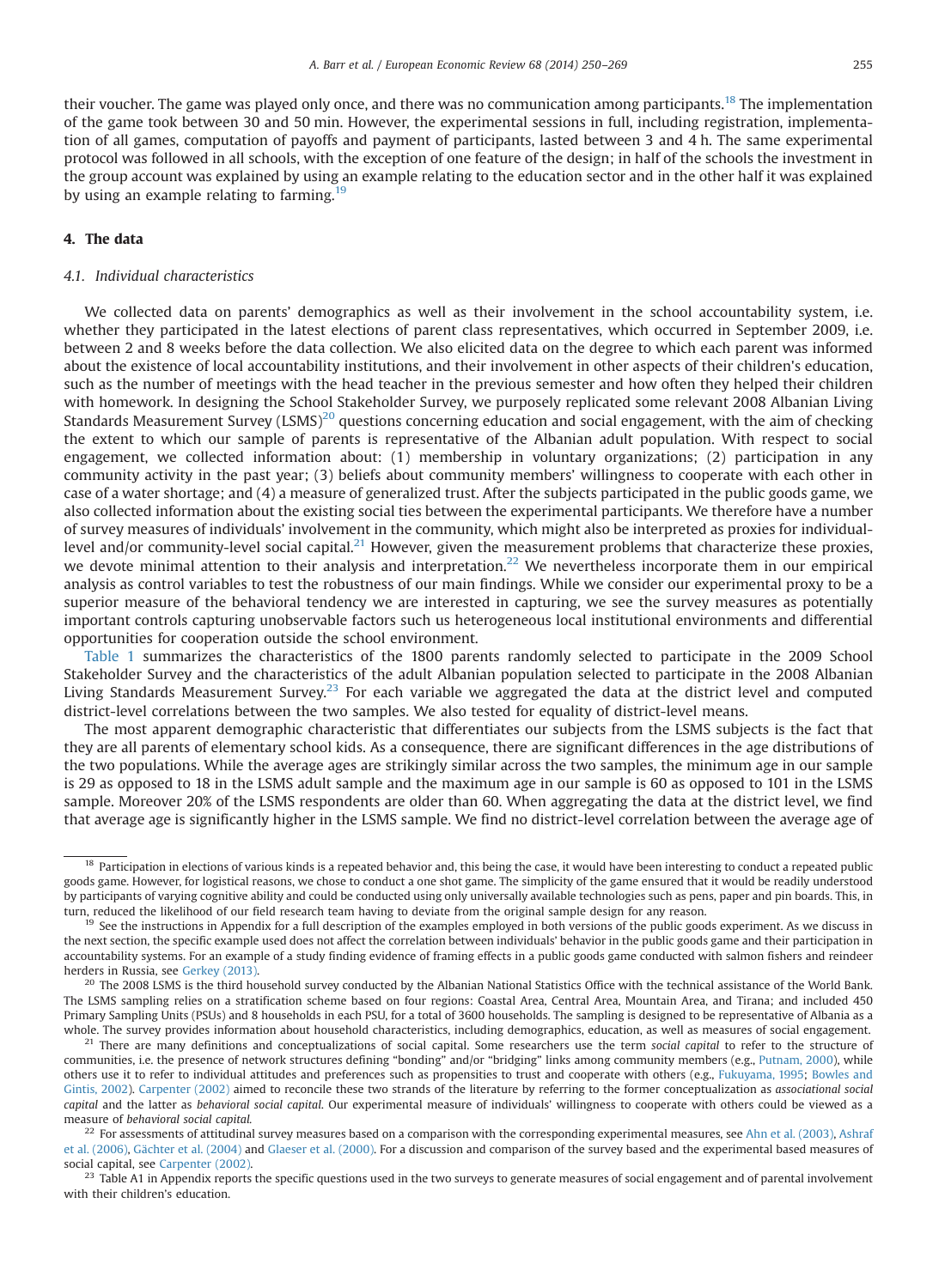#### <span id="page-6-0"></span>Table 1 Individual characteristics.

|                                                                     | <b>School Stakeholder</b><br><b>Survey</b> |           | <b>2008 LSMS</b> |           | <b>District-level</b><br>coefficient of<br>correlation |
|---------------------------------------------------------------------|--------------------------------------------|-----------|------------------|-----------|--------------------------------------------------------|
|                                                                     | Mean                                       | <b>SD</b> | Mean             | <b>SD</b> |                                                        |
| <b>Demographics</b>                                                 |                                            |           |                  |           |                                                        |
| Average years of education                                          | 10.98                                      | 3.25      | 10.73            | 3.36      | 0.25                                                   |
| Average age                                                         | 40.17                                      | 6.39      | 44.22            | 17.58     | $-0.27$                                                |
| Wealth indicator                                                    | 0.00                                       | 0.92      | n.a.             | n.a.      | $0.52***$                                              |
| Household yearly income (in 000LEK)                                 | n.a.                                       | n.a.      | 385              | 1894      |                                                        |
| Survey-based measures of social engagement                          |                                            |           |                  |           |                                                        |
| Belongs to an organization (church, political group, sport etc.)    | 0.02                                       | 0.15      | 0.24             | 0.75      | $-0.08$                                                |
| Participated in any community activity in the past year             | 0.15                                       | 0.35      | 0.11             | 0.31      | $-0.01$                                                |
| Thinks village members would cooperate in the case of water         | 0.72                                       | 0.45      | 0.64             | 0.48      | $-0.15$                                                |
| shortage                                                            |                                            |           |                  |           |                                                        |
| Think that "most people can be trusted"                             | 0.13                                       | 0.34      | 0.27             | 0.17      | $-0.02$                                                |
| % of relatives or friends among other parents                       | 0.06                                       | 0.90      | n.a.             | n.a.      |                                                        |
| Involvement with the pupil's education                              |                                            |           |                  |           |                                                        |
| Help with homework at least once a week                             | 0.76                                       | 0.43      | 0.54             | 0.50      | 0.06                                                   |
| Number of meetings with head teacher in the previous semester       | 4.52                                       | 3.3       | n.a.             | n.a.      | $0.34***$                                              |
| Number of visits to the child's school in the previous year         | n.a.                                       | n.a.      | 8.73             | 3.39      |                                                        |
| Information about participatory accountability institutions         |                                            |           |                  |           |                                                        |
| Knows about the existence of parent class representatives           | 0.72                                       | 0.45      | n.a.             | n.a.      |                                                        |
| Knows about the existence of the school board                       | 0.58                                       | 0.49      | n.a.             | n.a.      | $0.32*$                                                |
| Knows about the existence of participatory accountability           | n.a.                                       | n.a.      | 0.68             | 0.47      |                                                        |
| institutions at the school level                                    |                                            |           |                  |           |                                                        |
| Participation in the last elections of parent class representatives | 0.50                                       | 0.50      | n.a.             | n.a.      |                                                        |

<sup>\*\*\*</sup>  $p < 0.01$ . \*\*  $p < 0.05$ .

\*  $p < 0.1$ 

our subjects and the LSMS subjects. There is also no significant correlation between our survey measures of trust, memberships in organizations, participation in community activities and beliefs about villagers' cooperation attitudes. With the exception of participation in community activities, the means of the social engagement variables are significantly different across the two samples. On the other hand, there are significant district-level correlations between the income variable elicited in the LSMS survey and our wealth index, which we constructed following [Filmer and Pritchett \(2001\)](#page-18-0), i.e. by conducting principal factor analysis on the subjects' answers to 14 questions about ownership of consumer durables, such as washing machines, refrigerators, ovens, cars, and mobile phones.<sup>24</sup> Table 1 reports the resulting first factor, which we refer to as a household wealth indicator. We also find significant district-level correlations between our survey variables and the LSMS variables that refer directly to individuals' involvement in their children's education and their information about participatory institutions at the school level. $^{25}$  The statistics obtained for these variables in the two samples are also very similar. For instance, 72% of our surveyed parents are informed about the existence of parent class representatives in our survey, and 68% of the LSMS respondents are informed about the existence of parent–teacher associations or "other means for parents to be involved in school activities".<sup>26</sup>

To summarize, we found significant district-level correlations between our wealth index and the income variable elicited in the LSMS survey, as well as the variables that refer directly to individuals' involvement in their children's education and their information about participatory institutions at the school level. However, we found no significant correlation between the LSMS and our survey measures of trust, memberships in organizations, participation in community activities and beliefs about villagers' cooperation attitudes. The latter may be due to the significant difference in age distribution between the LSMS and our sample. Overall, the comparisons displayed in Table 1 suggest that our sample is representative of Albanian adults that are parents of elementary school children.

<sup>&</sup>lt;sup>24</sup> Principal factor analysis is a technique used to summarize information contained in a large number of correlated variables into a smaller number of mutually uncorrelated components. The first factor or component is the linear index of all the observed variables that captures the most common variation among them. The first factor or component in our analysis captures 53% of the common variation among the 14 asset variables. We do not have income data from our survey. The district-level coefficient of correlation between our asset variable and the income variable collected by the LSMS, equal to 0.52 and significant at the 1% level, suggests that our proxy does a good job in capturing wealth differences across our survey participants.

<sup>25</sup> The coefficient of correlation between average number of meetings with the head teacher in our survey and number of visits to the school in the LSMS is equal to 0.34 and significant at the 5% level. The coefficient of correlation between the percentage of informed parents in our survey and in the LSMS is equal to 0.32 and significant at the 10% level.

<sup>&</sup>lt;sup>26</sup> At the district level, the differences between the averages of the variables measuring parents' involvement with their children's education and information about accountability systems are statistically significant.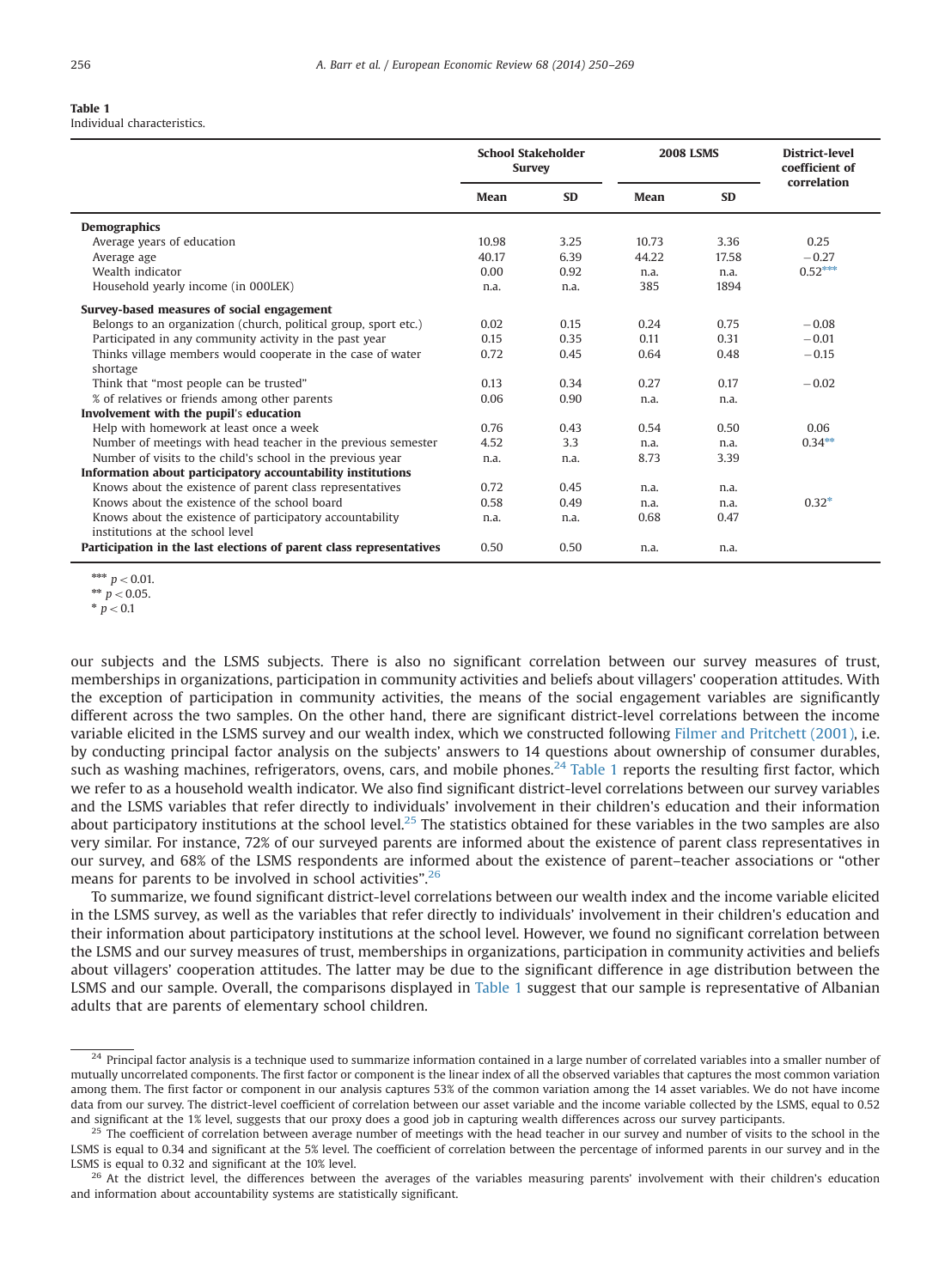The last row of [Table 1](#page-6-0) shows that 50% of the surveyed parents participated in the last elections of parent class representatives. Parental participation varies significantly across counties, ranging from 33% in the Shkoder county to 63% in the Vlore county. Further disaggregation to the district level shows an even greater variation in the proportion of participating parents, ranging from 18% in the Shkoder district to 95% in the Delvine district (see [Table A2](#page-14-0) in [Appendix A](#page-14-0)). Chi-squared tests show that the county-level and district-level differences in participation are significant at the 1% level. Participation is also highly variable across schools, ranging from no participating parents (among the surveyed ones), observed in 5% of the schools, to full participation, observed in 3% of the schools. Due to the observational nature of our data, we are unable to establish whether there is a causal link from parental participation to better school outcomes. However, simple correlations show that in schools with higher levels of parental participation more students excel in Math and Albanian in the eighth grade centrally administered leaving examination, fewer students fail such exams and fewer students repeat a year. Moreover schools with more participating parents seem to be characterized by significantly higher parental satisfaction and lower (perceived) corruption in the form of embezzlement of school resources (see [Table A2](#page-14-0) in [Appendix A](#page-14-0)).

## 4.2. Cooperative behavior in the public goods experiment

In the public goods game, 75%, of the parents invested in the group account rather than the private account. There are only three public goods experiments that are comparable to ours. [Cardenas et al. \(2013\)](#page-18-0) found that the percentage of contributors to the group account in 6 Latin American capitals ranged between 12% in Bogota' and 47% in Caracas. In two different neighborhoods in Colombia, [Attanasio et al. \(2009\)](#page-18-0) found that 7% and 33% of the participants invested in the group account.<sup>27</sup> However, the public goods games used in both of these studies involved much smaller MPCRs, 0.10 in Cardenas et al. and 0.08 in Attanasio et al. and require a larger number of contributors to the group account in order for each contributor to earn at least as much as he/she would earn by investing in the private account, 10 in Cardenas et al. and 13 in Attanasio et al. Therefore, by design, our experiment was likely to generate a higher rate of contribution to the group account among other regarding subjects.28 [Barr et al. \(2012\)](#page-18-0) conducted a dichotomous public goods game in Uganda employing the same payoff structure as in our game, hence the same MPCR of 0.20, but involving groups of 12 rather than 15 individuals. The percentage of individuals contributing to the public good in Uganda ranged from 50% to 70% across treatments and subject types — the game involved teacher representatives, head teachers, parent representatives and management representatives.<sup>29</sup>

We see significant differences in cooperation across counties, ranging from 61% in Fier to 88% in Gjirokaster. A Chisquared test shows that the between-county differences are statistically significant at the 1% level. At the district level, the variation in the percentage of cooperating parents is even more striking, ranging from 47% in the district of Lushnje to 95% in the district of Delvine (see [Table A3](#page-15-0) in [Appendix A](#page-14-0)). The differences in cooperating behavior across districts are statistically significant at the 1% level. A linear probability model employing only the district dummies as explanatory variables shows that the 36 districts account for 6% of the variation in individual cooperativeness in the game, and for 25% of the variation in cooperativeness across schools.<sup>30</sup>

One community characteristic that has been shown to affect individual contributions to public goods ([Habyarimana et al.](#page-18-0) [2007](#page-18-0)) and participation in community activities [\(Alesina and La Ferrara, 2000](#page-18-0)) is ethnic fragmentation. Comparing cooperation in the four main geographical areas of Tirana, the Coast, the Centre and the Mountain shows that parental cooperation in the game is significantly lower in the coastal area. This may be owing to the recent flow of migrants from the Mountains to the Coast and the consequently growing linguistic and cultural fragmentation in that region. Finally, while Albania is a prevalently Muslim country, a significant number of followers of other religions (Orthodox and Catholic Christianity) exist.<sup>31</sup> Based on the LSMS data, we constructed a district-level proxy for religious homogeneity, i.e., a dummy equal to 1 if in the district there exists a religion whose followers constitute more than 90% of the population, and 0 otherwise. About 40% of the districts are religiously homogeneous, and the percentage of cooperating parents in these districts is 78%, against 73% in more heterogeneous districts; the difference is significant at the 5% level.

In [Table 2,](#page-8-0) we conduct probit regressions where the dependent variable is the individual decision to invest in the group rather than the private account in the game. We report marginal effects evaluated at the means for continuous explanatory

<sup>&</sup>lt;sup>27</sup> The authors relate these different percentages to the fact that in the previous 2 years the latter neighbourhood had been involved in a conditional cash transfer scheme that had a community engagement component.

<sup>&</sup>lt;sup>28</sup> In choosing the parameters for our game, we were guided by the particular characteristics and historical background of Albania. Expecting Albanians to be relatively uncooperative, we parameterised the game so that cooperation among participants would be more attractive than in previous parameterisations.

 $29$  [Henrich et al. \(2005\)](#page-19-0) show that, in a standard public goods games conducted in 5 small-scale societies, the percentage of "free-riders", i.e. participants who contributed nothing into a public account, ranged from 0% to 5%; however the public good games employed had a much higher MPCR (0.40 or 0.50) and smaller groups (4 or 5 people). [Cárdenas and Carpenter \(2008\)](#page-18-0) review studies employing public goods experiments in the field, and report that average contribution range from 33% of endowment in Chile ([Henrich and Smith, 2004\)](#page-18-0) to 81% in Peru [\(Karlan, 2005\)](#page-19-0).

<sup>&</sup>lt;sup>30</sup> The public good game was played also by 5 teachers. The behavior of teachers is remarkably similar to that of parents, with 76% of teachers investing in the group account, and variations among counties and districts being highly statistically significant. Moreover, there is a strong positive correlation between the behavior of teachers and the behavior of parents in the public goods game at the district level. The coefficient of correlation is 0.44 and is significant at the 1% level. This suggests that cooperative tendencies are shared by different actor-types embedded in the same communities. Given the focus of the paper on participatory accountability, here we focus only on the behavior of parents.

 $31$  In three districts the majority of the population is Catholic, and in one district the majority is Orthodox.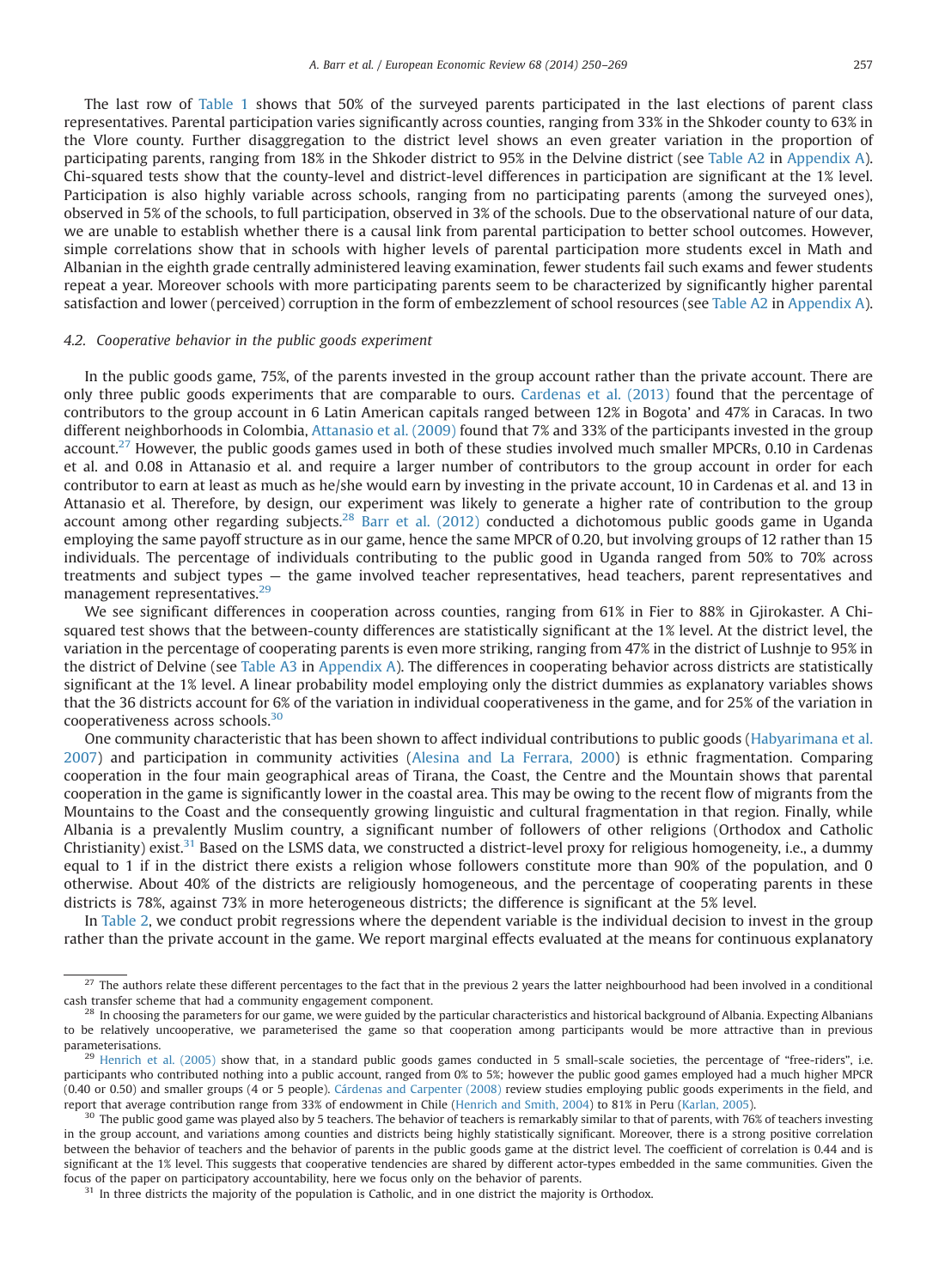<span id="page-8-0"></span>Determinants of cooperativeness in the public good game.

|                                                                                                                                                                                                                   | <b>Dependent variable:</b> Dummy equal to 1 if parent invested in the group account, 0 otherwise |                                                                                                            |                                                                                                            |                                                                                                            |                                                                                                             |
|-------------------------------------------------------------------------------------------------------------------------------------------------------------------------------------------------------------------|--------------------------------------------------------------------------------------------------|------------------------------------------------------------------------------------------------------------|------------------------------------------------------------------------------------------------------------|------------------------------------------------------------------------------------------------------------|-------------------------------------------------------------------------------------------------------------|
|                                                                                                                                                                                                                   | Probit<br>(1)                                                                                    | Probit<br>(2)                                                                                              | Probit<br>(3)                                                                                              | Probit<br>(4)                                                                                              | Probit<br>(5)                                                                                               |
| Age<br>Female<br>Wealth index<br>Years of schooling                                                                                                                                                               | $-2E-04(0.927)$<br>$-0.012(0.584)$<br>0.019(0.219)<br>0.003(0.375)                               | $-5E-04(0.802)$<br>$-0.010(0.656)$<br>0.022(0.151)<br>0.004(0.304)                                         | $-4E-04(0.808)$<br>$-0.003(0.883)$<br>$0.028(0.052)^*$<br>0.003(0.355)                                     | $-4E - 04(0.806)$<br>$-0.000(0.989)$<br>$0.031(0.036)$ **<br>0.004(0.322)                                  | $-7E-04(0.688)$<br>$-0.003(0.878)$<br>0.023(0.109)<br>0.002(0.562)                                          |
| Member of a social organization<br>Participated in community activities<br>Generalized trust<br>Thinks village members would work together<br>No. of good friends among parents<br>No. of relatives among parents |                                                                                                  | $-0.040(0.610)$<br>$-0.032(0.300)$<br>0.021(0.547)<br>$-0.007(0.750)$<br>0.007(0.508)<br>$0.062(0.026)$ ** | $-0.046(0.564)$<br>$-0.034(0.274)$<br>0.020(0.564)<br>$-0.009(0.708)$<br>0.004(0.678)<br>$0.060(0.030)$ ** | $-0.048(0.549)$<br>$-0.034(0.278)$<br>0.024(0.482)<br>$-0.011(0.629)$<br>0.001(0.882)<br>$0.053(0.047)$ ** | $-0.035(0.646)$<br>$-0.037(0.251)$<br>$-0.002(0.957)$<br>$-0.006(0.771)$<br>$-0.003(0.727)$<br>0.047(0.101) |
| Rural area<br>Standard deviation of wealth (school-level)<br>Religious homogeneity (district-level)                                                                                                               |                                                                                                  |                                                                                                            | $(0.414) - 0.096$<br>(0.122)<br>$0.055(0.077)^*$                                                           | $(0.617) - 0.079$<br>(0.207)<br>$0.062(0.081)^*$                                                           | $(0.541) - 0.074$<br>(0.218)(0.945)                                                                         |
| Coastal area<br>Tirana area<br>Mountain area                                                                                                                                                                      |                                                                                                  |                                                                                                            |                                                                                                            | $-0.085(0.028)$ **<br>$-0.002(0.969)$<br>$-0.044(0.338)$                                                   |                                                                                                             |
| District fixed effects<br>Joint significance of geographical areas (p-value)<br>Joint significance of district f.e.(p-value)                                                                                      | No                                                                                               | No                                                                                                         | No                                                                                                         | N <sub>0</sub><br>0.142                                                                                    | Yes<br>< 0.001                                                                                              |
| Observations                                                                                                                                                                                                      | 1800                                                                                             | 1800                                                                                                       | 1800                                                                                                       | 1800                                                                                                       | 1800                                                                                                        |

We report marginal effects of continuous variables and the effect of a change from 0 to 1 for dichotomous variables. In all regressions we control for the four geographical areas dummy variables; Tirana is the excluded geographical area.

Note: Robust standard errors have been clustered at the school level.  $p$  values in parentheses:

\*\*\* $n < 0.01$ 

\*\*  $p'$  < 0.05.

\*  $p < 0.1$ .

variables and the effect of a change from 0 to 1 for dichotomous explanatory variables. In column 1 we control for demographics, and in column 2 we add individual measures of social engagement and involvement with children's education. Given the significant differences in behavior across districts, in column 3 we add community characteristics generated by the school survey and the LSMS and in column 4 we add dummies for the Coastal, the Mountain, the Central and Tirana geographical areas. Finally, in column 5 we add district fixed effects.

Two of the five models suggest that wealthier individuals are more likely to invest in the group account, whereas no significant differences based on age, gender and education exist. Among the social engagement measures, the number of relatives in the session increases cooperation in the game in three of the five models. This is not surprising, as the number of relatives among other participants is likely to affect one's beliefs about others' willingness to cooperate. On the other hand, the fact that the presence of "friends" in the session does not have a similar effect provides suggestive evidence that Albania is a close-knit, family oriented society. Table 2 columns 3 and 4 indicate that religious homogeneity significantly increases parents' cooperativeness in the game. Moreover, parents seem to behave less cooperatively in the more culturally and linguistically heterogeneous coastal region. Finally, we note that none of the significant variables are robust to the inclusion of district fixed effects, confirming that much of the variation in individual willingness to cooperate with others for the common good occurs at the community level.

# 5. Results

In this section, we first present results from individual-level regression analysis concerning the relationship between individuals' cooperativeness and the short and the long routes to accountability, and then turn to district-level analysis.

#### 5.1. Individual-level analysis

# 5.1.1. The short route to accountability

We estimate individual-level Probit models where the dependent variable is a dummy equal to 1 if the parent participated in the latest elections of parent class representatives, and zero otherwise. [Table 3](#page-9-0) reports marginal effects evaluated at the mean for continuous explanatory variables and the effect of a change from 0 to 1 for dichotomous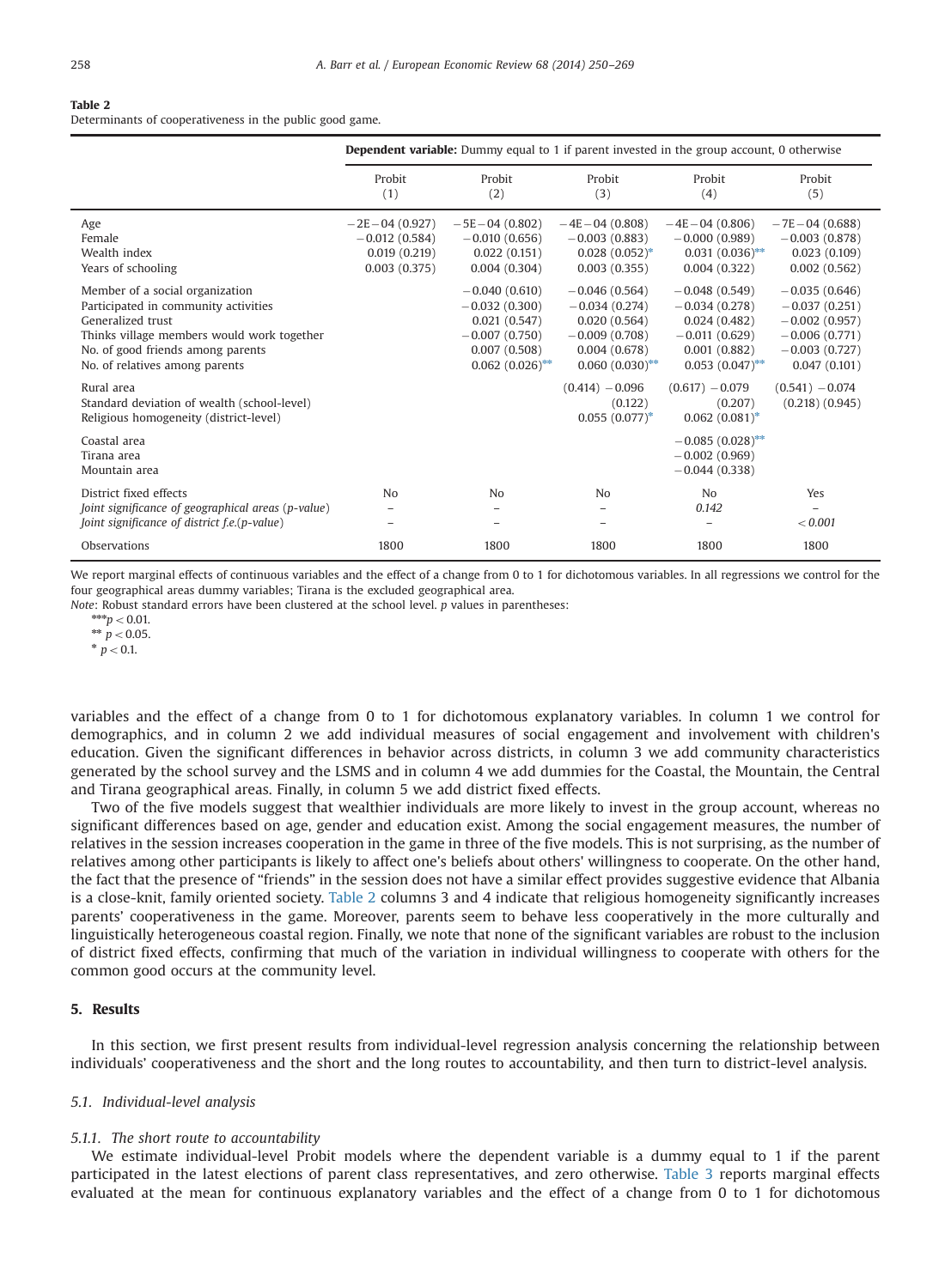<span id="page-9-0"></span>Cooperativeness and the short route to accountability (individual-level).

|                                                                                                                                                                                                                                                                                          | <b>Dependent variable:</b> Dummy equal to 1 if parent participated in the elections of the class parent<br>representatives, 0 otherwise |                                                                                                                        |                                                                                                                                      |                                                                                                                                                                           |                                                                                                                              |
|------------------------------------------------------------------------------------------------------------------------------------------------------------------------------------------------------------------------------------------------------------------------------------------|-----------------------------------------------------------------------------------------------------------------------------------------|------------------------------------------------------------------------------------------------------------------------|--------------------------------------------------------------------------------------------------------------------------------------|---------------------------------------------------------------------------------------------------------------------------------------------------------------------------|------------------------------------------------------------------------------------------------------------------------------|
|                                                                                                                                                                                                                                                                                          | Probit<br>(1)                                                                                                                           | Probit<br>(2)                                                                                                          | Probit<br>(3)                                                                                                                        | <b>OLS</b><br>(4)                                                                                                                                                         | Probit<br>(5)                                                                                                                |
| Invested in group account in the game                                                                                                                                                                                                                                                    | $0.09(0.005)$ ***                                                                                                                       | $0.080(0.022)$ **                                                                                                      | $0.082(0.017)$ **                                                                                                                    | $0.04~(0.065)*$                                                                                                                                                           | $0.067(0.059)^*$                                                                                                             |
| Age<br>Female<br>Wealth index<br>Years of schooling<br>Rural location<br>Distance from school (km)                                                                                                                                                                                       |                                                                                                                                         | $0.003(0.094)$ *<br>0.044(0.146)<br>$0.051(0.004)$ ***<br>$0.029$ (1E-09)***<br>$-0.096(0.005)$ ***<br>$-0.004(0.665)$ | 0.003(0.107)<br>$0.056(0.066)^*$<br>$0.042(0.020)$ **<br>$0.026$ (7E-08)***<br>$-0.106(0.003)$ ***<br>$-0.004(0.675)$                | 0.001(0.398)<br>0.033(0.140)<br>0.013(0.271)<br>$0.016$ (1E-05)**<br>$-0.020(0.405)$<br>$-0.004(0.592)$                                                                   | 0.002(0.393)<br>0.034(0.289)<br>0.017(0.304)<br>$0.020$ (4E-05)***<br>$-0.025(0.470)$<br>$-0.004(0.661)$                     |
| Member of a social organization<br>Participated in community activities<br>Thinks village members would work together<br>Generalized trust<br>% of relatives and friends among other parents<br>Help pupil with homework<br>Number of meetings with head teacher<br>Informed<br>Constant |                                                                                                                                         |                                                                                                                        | $0.155(0.065)^*$<br>$0.122(0.003)$ ***<br>0.039(0.202)<br>$-0.080(0.059)$ *<br>0.010(0.344)<br>$-0.005(0.882)$<br>$0.015(0.001)$ *** | 0.056(0.284)<br>$0.062(0.032)$ **<br>$0.051(0.033)$ **<br>$-0.018(0.510)$<br>0.005(0.486)<br>1E-04 (0.995)<br>$0.006(0.045)^*$<br>$0.629(0.000)$ ***<br>$-0.174(0.087)$ * | 0.086(0.272)<br>$0.072(0.059)$ *<br>$0.077(0.026)$ **<br>$-0.034(0.439)$<br>0.007(0.435)<br>0.002(0.963)<br>$0.009(0.070)$ * |
| District fixed effects<br>Joint significance of district f.e.(p-value)<br>Geographical areas dummies<br>(loint significance of geographical areas (p-value)<br>Observations                                                                                                              | N <sub>O</sub><br><b>YES</b><br>$0.011***$<br>1800                                                                                      | <b>YES</b><br>$< 0.001***$<br>N <sub>O</sub><br>1800                                                                   | <b>YES</b><br>$< 0.001***$<br><sub>NO</sub><br>1800                                                                                  | <b>YES</b><br>$< 0.001***$<br>N <sub>O</sub><br>1800                                                                                                                      | <b>YES</b><br>$< 0.001***$<br>N <sub>O</sub><br>1302                                                                         |

We report marginal effects of continuous variables and the effect of a change from 0 to 1 for dichotomous variables. In all regressions we control for the four geographical areas dummy variables; Tirana is the excluded geographical area. In column (5) we restrict the sample to include only the parents that are informed about the existence of parent class representatives.

Note: Robust standard errors have been clustered at the school level. p-values in parentheses:

\*\*\*  $p < 0.01$ .

\*\*  $p < 0.05$ .

\*  $p < 0.1$ .

explanatory variables. In all regressions we cluster the standard errors at the school level. In the first model, we control for the four geographical areas identifying different economic realities within the Albanian territory. In the other four models we introduce district fixed effects. The district fixed effects are particularly important given the significant differences in behavior in the public goods game across districts identified in the previous section.<sup>32</sup>

In column 1 of Table 3 we do not include any controls beside the geographical area dummies. In column 2 we control for standard demographics, $33$  the urban or rural location of the surveyed school, the distance of the parent's house from the school, and district fixed effects. In column 3 we add survey-based measures of social engagement and of parents' involvement with their children's education.

The estimates in all columns show a strong and robust correlation between parents' decisions to invest in the group account in the public goods game and their participation in the elections of parent class representatives.<sup>34</sup>

One important factor, which we left out from the specifications in columns 1–3 is the extent to which parents are informed about the elections of parent class representatives. From the survey, we know whether parents are aware of the existence of both parent class representatives and school boards. Since being unaware of the existence of parent class representatives precludes participation in their election, we cannot control for this variable in our Probit models. We address this problem in two ways. First, in column 4 we estimate a linear probability model including parents' information about parent class representatives as an additional explanatory variable. Second, in column 5, we estimate a Probit model

<sup>&</sup>lt;sup>32</sup> Owing to the limited number of observation in each session/school and the limited variation within schools, including school fixed effects would dramatically reduce our ability to identify any relationships. However, if we aggregate the data at the school level and rerun our analyses, the results are robust, i.e. we find that schools in which more parents are cooperative in the VCM game are characterized by higher parental participation in school elections.

<sup>&</sup>lt;sup>33</sup> While we do not have any prior about the relationship between participation and parents' age and gender, we expect wealthier and better educated parents to place a higher value on their children's education and face lower marginal costs of participation.

<sup>&</sup>lt;sup>34</sup> In our sample, 28% of the parents were or had previously been a parent class representative. If we include a parent representative dummy among the explanatory variables, we find that, as expected, (current or past) parent class representatives are significantly more likely to participate in the school election. On the other hand, current or past parent class representatives are not more or less likely to invest in the group account. The estimates are available from the authors upon request.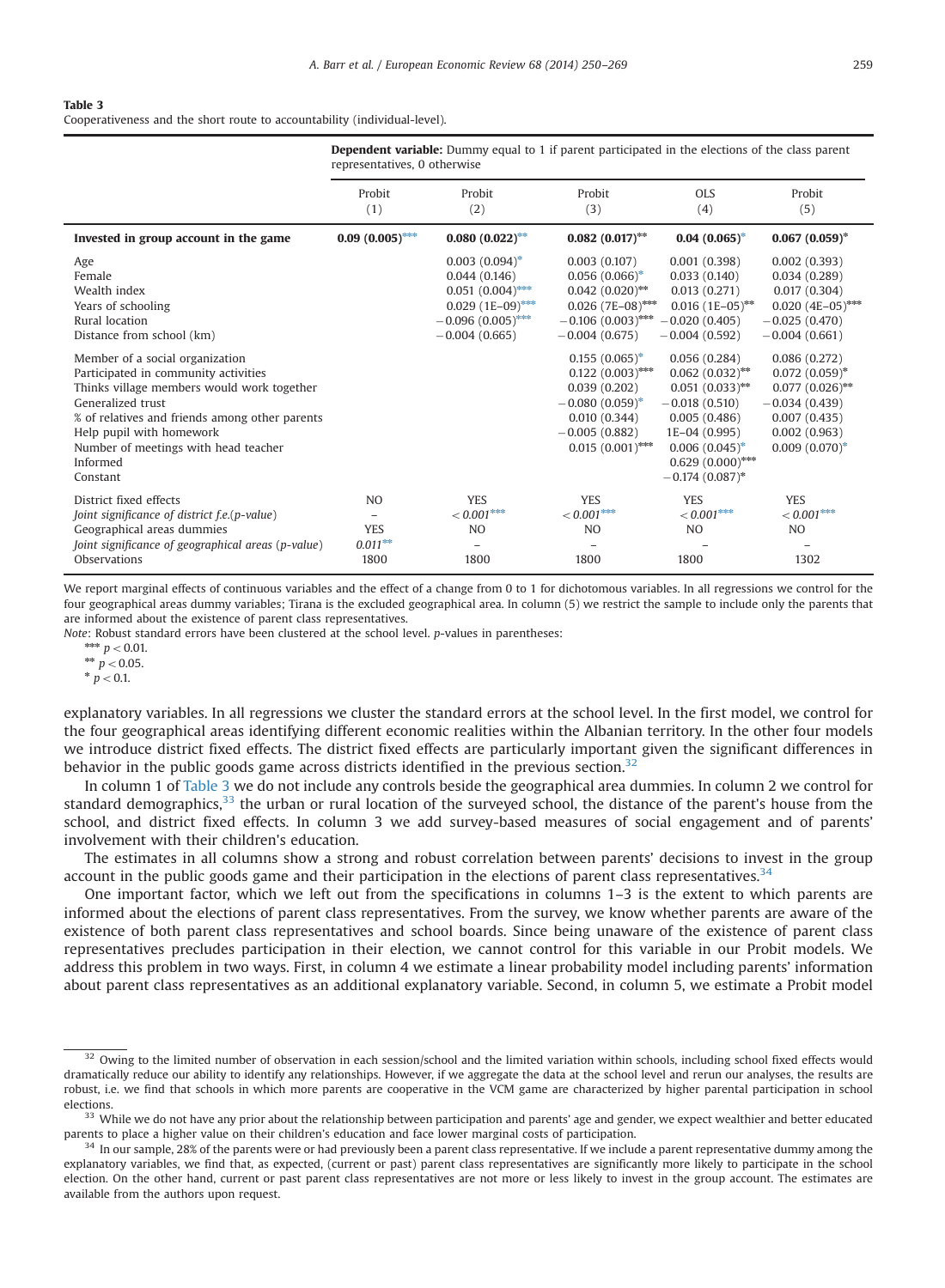similar to that presented in column 3, while restricting the sample to parents who are informed about the existence of parent class representatives.

Columns 4 and 5 of [Table 3](#page-9-0) shows that, while, as expected, information is a determining factor of parents' participation, parents' willingness to cooperate with others in the public goods experiment remains a predictor of participation in the election of parent class representatives. Our result is also robust to restricting the sample to the informed parents and estimating a Probit model. The estimated coefficient becomes smaller as compared to column 3, but it retains statistical significance at the 10% level, with a p-value of 0.057. $35$  The smaller and less significant coefficient within the informed sample, suggests that those who invested in the group account were also more likely to select into the informed sub-sample. A simple econometric analysis confirms that those who invested in the group account were also more likely to select into the informed sub-sample.<sup>36</sup> These results provide suggestive evidence that acquiring information is effectively the first step toward participating.

# 5.1.2. The long route to accountability

In this subsection, we turn our attention to the long route to accountability and citizens' willingness to hold public officials accountable through the instrument of the vote in parliamentary elections. We investigate whether parents who invested in the group account in the public goods game are more likely to have voted. We asked parents whether they voted in the most recent (2009) parliamentary election and we also collected data on district-level voter turnout from official records. According to our School Stakeholder Survey, 93% of the parents voted in the 2009 parliamentary elections, whereas official records show that turnout was only 51%. Given this discrepancy, we make use of the data from both sources; we investigate whether parents' behavior in the game correlates with turning out to vote both at the individual level using self-reported turnout and at the district level and, then repeat the district-level analysis using official turnout figures. The district level analysis is reported in Section 5.2.

In [Table 4](#page-11-0), we report estimated coefficients from individual-level Probit estimations where the dependent variable is a dummy equal to one if the parent stated that he/she voted in the 2009 parliamentary elections and zero otherwise. We employ the specifications used when analyzing the short route to accountability, in [Table 3.](#page-9-0) The only differences is that, owing to limited within-district variation in self-reported turn-out, we are unable to employ district fixed effects without losing a substantial number of observations. This is why in columns 2 and 3 of [Table 4](#page-11-0) we employ county fixed effects instead. We acknowledge that our set of controls is likely to be missing important explanatory variables, such as the extent of individual information about the parliamentary elections and the candidates, as well as the degree of exposure to electoral campaigns. The county fixed effects allow us to at least partially address geographical differences in information, campaigns and political alliances.

Our experimental measure of cooperativeness is highly statistically significant and this is robust to changes in the empirical specification. The estimates indicate that parents who invested in the group account in the game are about 4% more likely to have voted in the most recent parliamentary elections.<sup>37</sup>

# 5.2. District-level analysis

In this section we investigate whether both parental participation in school accountability and participation in the 2009 parliamentary elections are higher in districts characterized by a higher fraction of individuals willing to cooperate with each other in collective action situations.

### 5.2.1. The short route to accountability

We aggregate parents' decisions to invest in the group account in the public good game and parents' decision to participate in the election of parent class representatives at the district level, and investigate their correlation while controlling for district characteristics generated by the 2008 LSMS Albanian household survey. The sample size is therefore reduced to 36 observations (i.e. the number of Albanian districts).

[Table 5](#page-11-0) reports estimates from OLS regressions where the dependent variable is the proportion of parents who participated in the school accountability system in a district, and the explanatory variable of interest is the proportion of parents who behaved cooperatively in the game. We control for the average income and average years of schooling in the district (column 2), district-level measures of social engagement (column 3), and other district characteristics (column 4) discussed in previous section, i.e. religious homogeneity, a northern region dummy, four geographical area dummies, whether or not the district is prevalently Muslim, and the standard deviation of income within the district. In all regressions

<sup>&</sup>lt;sup>35</sup> Table A4 in Appendix shows that the frame used in the example employed to explain the public goods game does not affect the predictive power of the behaviour in the game.

<sup>&</sup>lt;sup>36</sup> Results are available from the authors.

<sup>&</sup>lt;sup>37</sup> While, as previously stated, we are not interested in the estimated coefficients of the attitudinal survey measures, which we included only as controls, we note that most of these variables appear with the expected, albeit intermittently significant positive sign. One exception is the survey measure of interpersonal trust, the negative sign on which suggests that parents who think that "most people can be trusted" are less likely to participate in the school accountability system and to vote in national elections. A speculative explanation for this result may be that more "trusting parents" trust others to make the right voting decisions, and/or trust teachers and politicians to act in the public's best interest.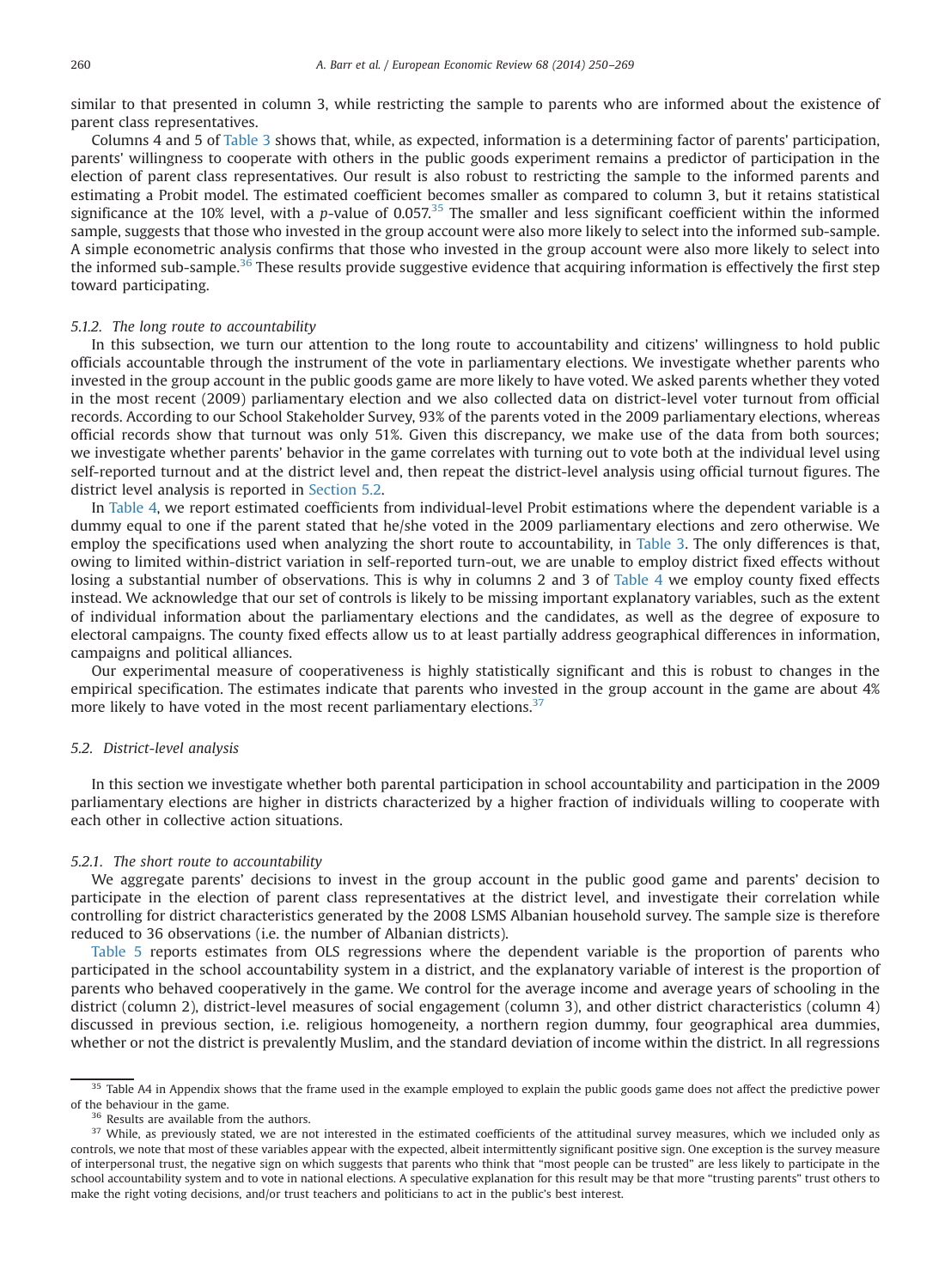<span id="page-11-0"></span>Cooperativeness and the long-route to accountability (self-reported).

|                                                                                                                                                                                                                                                            | <b>Dependent variable:</b> Dummy equal to 1 if parent participated in the 2009 national elections,<br>0 otherwise |                                                                                                            |                                                                                                               |  |  |
|------------------------------------------------------------------------------------------------------------------------------------------------------------------------------------------------------------------------------------------------------------|-------------------------------------------------------------------------------------------------------------------|------------------------------------------------------------------------------------------------------------|---------------------------------------------------------------------------------------------------------------|--|--|
|                                                                                                                                                                                                                                                            | Probit<br>(1)                                                                                                     | Probit<br>(2)                                                                                              | Probit<br>(3)                                                                                                 |  |  |
| Invested in group account in the game                                                                                                                                                                                                                      | $0.045(0.001)$ ***                                                                                                | $0.042(0.001)$ ***                                                                                         | 0.042 $(3E-04)$ ***                                                                                           |  |  |
| Age<br>Female<br>Wealth index<br>Years of schooling<br>Rural location<br>Distance from school (km)                                                                                                                                                         |                                                                                                                   | $0.004$ (3E-05)***<br>0.009(0.434)<br>$0.017(0.024)$ **<br>0.003(0.135)<br>0.014(0.283)<br>$-0.004(0.275)$ | $0.004$ $(2E-05)$ ***<br>0.011(0.280)<br>$0.015(0.031)$ **<br>0.002(0.307)<br>0.014(0.259)<br>$-0.003(0.286)$ |  |  |
| Belongs to an organization<br>Participated in community activities<br>Thinks village members would work together<br>Generalized trust<br>% of relatives and friends among other parents                                                                    |                                                                                                                   |                                                                                                            | 0.017(0.243)<br>$0.022(0.055)^*$<br>$-0.027(0.074)$ *<br>0.005(0.175)                                         |  |  |
| Help pupil with homework<br>Number of meetings with head teacher                                                                                                                                                                                           |                                                                                                                   |                                                                                                            | 0.019(0.119)<br>0.002(0.154)                                                                                  |  |  |
| District fixed effects<br>Joint significance of district f.e. (p-value)<br>Geographical areas dummies<br>Joint significance of geographical areas dummies (p-value)<br>County fixed effects<br>Joint significance of county f.e. (p-value)<br>Observations | N <sub>O</sub><br><b>YES</b><br>0.831<br>N <sub>O</sub><br>1800                                                   | N <sub>O</sub><br><b>YES</b><br>0.434<br><b>YES</b><br>$< 0.001***$<br>1800                                | N <sub>O</sub><br><b>YES</b><br>0.498<br><b>YES</b><br>$< 0.001***$<br>1800                                   |  |  |

We report marginal effects of continuous variables and the effect of a change from 0 to 1 for dichotomous variables. In all regressions we control for three geographical areas dummy variables: coastal, center and mountain areas; Tirana is the excluded geographical area.

Note: Robust standard errors have been clustered at the district level. p-values in parentheses.

\*\*\*  $p < 0.01$ .

\*\*  $p < 0.05$ .

\*  $p$  < 0.1.

#### Table 5

Cooperativeness and the short-route of accountability (district-level).

|                                                                                                                                                                                                                                                                                                                                                                                                                  | <b>Dependent variable:</b> District-level percentage of parents who participated in<br>the school accountability system in a district (School survey) |                                                    |                                                                                                                             |                                                                                                                                                                                              |  |
|------------------------------------------------------------------------------------------------------------------------------------------------------------------------------------------------------------------------------------------------------------------------------------------------------------------------------------------------------------------------------------------------------------------|-------------------------------------------------------------------------------------------------------------------------------------------------------|----------------------------------------------------|-----------------------------------------------------------------------------------------------------------------------------|----------------------------------------------------------------------------------------------------------------------------------------------------------------------------------------------|--|
|                                                                                                                                                                                                                                                                                                                                                                                                                  | <b>OLS</b><br>(1)                                                                                                                                     | <b>OLS</b><br>(2)                                  | <b>OLS</b><br>(3)                                                                                                           | <b>OLS</b><br>(4)                                                                                                                                                                            |  |
| % parents investing in the group account in the district                                                                                                                                                                                                                                                                                                                                                         | $0.565(0.056)^*$                                                                                                                                      | $0.581~(0.074)$ *                                  | $0.753(0.033)^*$                                                                                                            | $0.676(0.089)^*$                                                                                                                                                                             |  |
| In of household income<br>Average years of schooling of the adult population<br>% people who belong to a social organization<br>% people who participate in community activities<br>Average perception of village members' willingness to work together<br>% of people "trusting others"<br>Standard Deviation of household income<br>Prevalently Muslim<br>Religious homogeneity<br>Northern region<br>Constant | 0.381(0.228)                                                                                                                                          | $-0.007(0.897)$<br>$-0.006(0.874)$<br>0.538(0.502) | $-0.018(0.756)$<br>$-0.019(0.639)$<br>$-0.017(0.925)$<br>0.134(0.484)<br>$-0.143(0.030)$ **<br>0.060(0.760)<br>1.071(0.179) | $-0.155(0.364)$<br>$-0.015(0.734)$<br>0.030(0.884)<br>0.022(0.927)<br>$-0.147(0.041)$ **<br>0.157(0.498)<br>2E-08 (0.673)<br>$-0.031(0.720)$<br>0.031(0.720)<br>0.043(0.785)<br>2.965(0.186) |  |
| County fixed effects<br>Joint significance of county f.e. (p-value)<br>Geographical areas dummies<br>(loint significance of geographical areas (p-value)<br>Observations                                                                                                                                                                                                                                         | <b>YES</b><br>0.181<br><b>YES</b><br>0.112<br>36                                                                                                      | <b>YES</b><br>0.304<br><b>YES</b><br>0.164<br>36   | <b>YES</b><br>0.312<br><b>YES</b><br>0.049<br>36                                                                            | <b>YES</b><br>0.374<br><b>YES</b><br>0.080<br>36                                                                                                                                             |  |

In all OLS regressions, we control for the geographical areas dummy variables: coastal, center and mountain areas; Tirana is the excluded geographical area. p-values in parentheses:

\*\*\* $p < 0.01$ .

\*\*  $p < 0.05$ .

\*  $p < 0.1$ .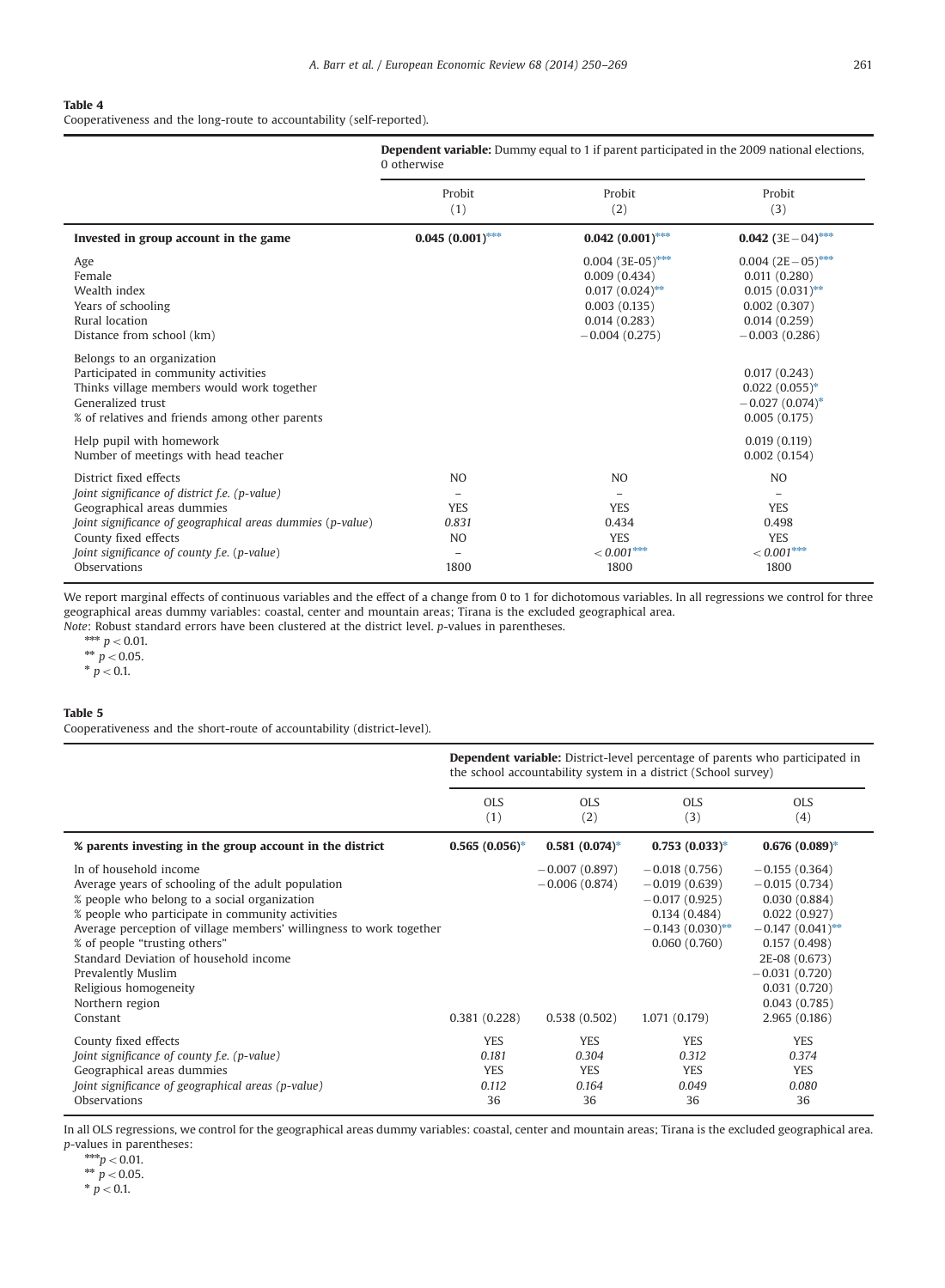Cooperativeness and the long-route of accountability (official records).

|                                                                                                                                                                                                                                                                                                                                                                                                                  | <b>Dependent variable:</b> District-level percentage of citizens who voted in the<br>2009 parliamentary elections (official records) |                                                                         |                                                                                                                                                 |                                                                                                                                                                                                                   |  |
|------------------------------------------------------------------------------------------------------------------------------------------------------------------------------------------------------------------------------------------------------------------------------------------------------------------------------------------------------------------------------------------------------------------|--------------------------------------------------------------------------------------------------------------------------------------|-------------------------------------------------------------------------|-------------------------------------------------------------------------------------------------------------------------------------------------|-------------------------------------------------------------------------------------------------------------------------------------------------------------------------------------------------------------------|--|
|                                                                                                                                                                                                                                                                                                                                                                                                                  | <b>OLS</b><br>(1)                                                                                                                    | <b>OLS</b><br>(2)                                                       | <b>OLS</b><br>(3)                                                                                                                               | <b>OLS</b><br>(4)                                                                                                                                                                                                 |  |
| % parents investing in the group account in the district                                                                                                                                                                                                                                                                                                                                                         | 0.114(0.133)                                                                                                                         | $0.162(0.033)$ **                                                       | $0.160(0.033)$ **                                                                                                                               | $0.166(0.016)$ **                                                                                                                                                                                                 |  |
| In of household income<br>Average years of schooling of the adult population<br>% people who belong to a social organization<br>% people who participate in community activities<br>Average perception of village members' willingness to work together<br>% of people "trusting others"<br>Standard Deviation of household income<br>Prevalently Muslim<br>Religious homogeneity<br>Northern region<br>Constant | $0.468(0.080)$ ***                                                                                                                   | $-0.029(0.033)$ **<br>$-0.001(0.882)$<br>$0.826$ (2E-04) <sup>***</sup> | $-0.038(0.007)$ ***<br>0.004(0.619)<br>$0.082(0.046)$ **<br>0.040(0.324)<br>$-0.023(0.090)^*$<br>0.012(0.766)<br>$0.904$ (6E-05) <sup>***</sup> | $-0.017(0.533)$<br>0.003(0.663)<br>$0.062(0.082)^*$<br>$-0.003(0.933)$<br>$-0.027(0.024)$ **<br>0.024(0.517)<br>$-5E-10(0.857)$<br>$-0.024(0.177)$<br>$0.040(0.014)$ **<br>$0.063(0.027)$ **<br>$0.761(0.046)$ ** |  |
| County fixed effects<br>Joint significance of county f.e. (p-value)<br>Geographical areas dummies<br><i>Joint significance of geographical areas (p-value)</i><br>Observations                                                                                                                                                                                                                                   | <b>YES</b><br>< 0.001<br><b>YES</b><br>0.030<br>36                                                                                   | <b>YES</b><br>0.001<br><b>YES</b><br>0.012<br>36                        | <b>YES</b><br>0.002<br><b>YES</b><br>0.005<br>36                                                                                                | <b>YES</b><br>0.002<br><b>YES</b><br>0.001<br>36                                                                                                                                                                  |  |

In all OLS regressions, we control for three geographical areas dummy variables: coastal, center and mountain areas; Tirana is the excluded geographical area.

p-Values in parentheses.

we employ county fixed effects. [Table 5](#page-11-0) indicates that more "cooperative" districts are characterized by a higher parental participation in the school accountability system.

## 5.2.2. The long route to accountability

In Table 6 we employ district-level official records of turnout in the 2009 parliamentary elections as our dependent variable. We use the same empirical specifications as in [Table 5.](#page-11-0)

The estimates show a highly significant correlation between district-level cooperativeness in the public goods game, and voter turnout in the parliamentary elections. The correlation is robust to the inclusion of the district-level controls generated by the 2008 LSMS survey. The estimated coefficient indicates that a one standard deviation increase in the proportion of cooperating parents in a district is associated, ceteris paribus, with a 2 percentage point increase in participation in the elections. Table 6 also indicates that turnout is higher in the northern region which, as previously discussed, is traditionally allied to the Democratic party that is in power since 2005. Consistent with the literature, the estimates also suggest that participation in parliamentary elections is higher in districts characterized by religious homogeneity.

Our analysis identifies a robust correlation between individuals' willingness to cooperate with others for the common good and participation in both school-level and national accountability systems and, thereby identifies a behavioral tendency that is important for participation in accountability systems. However, the nature of our data does not allow us to rule out the possibility of reverse causality. To partly mitigate the endogeneity concerns, we note that the election of parent representatives in schools was legislated for and expected to start at the same time in all the schools in the 2000s, so we can at least exclude that their institution or lack thereof is the result individuals' attitudes to cooperation for the common good. Moreover, our understanding is that the parents of each class are expected to meet at the beginning of the school year with the sole objective to elect their parent representative. All parent representatives subsequently meet to elect their own representative to the school board and to discuss school problems, including parents' concerns, with their school board representative. Therefore, at least on paper, the election meetings do not involve significant interactions among participants. Nevertheless, we cannot exclude the possibility that participation in these meetings increased participants' willingness to work together. Unfortunately, we cannot solve the endogeneity bias empirically through IV estimation because there are no variables in our data that can be considered exogenous to the behavior in the VCM game and that, at the same time, we can claim are not directly linked to participation. Finally, we note that the potential endogeneity problem does not apply to the same extent to participation in national elections. It is difficult to think of

<sup>\*\*\*</sup>  $p < 0.01$ . \*\*  $p > 0.05$ .  $* p < 0.1.$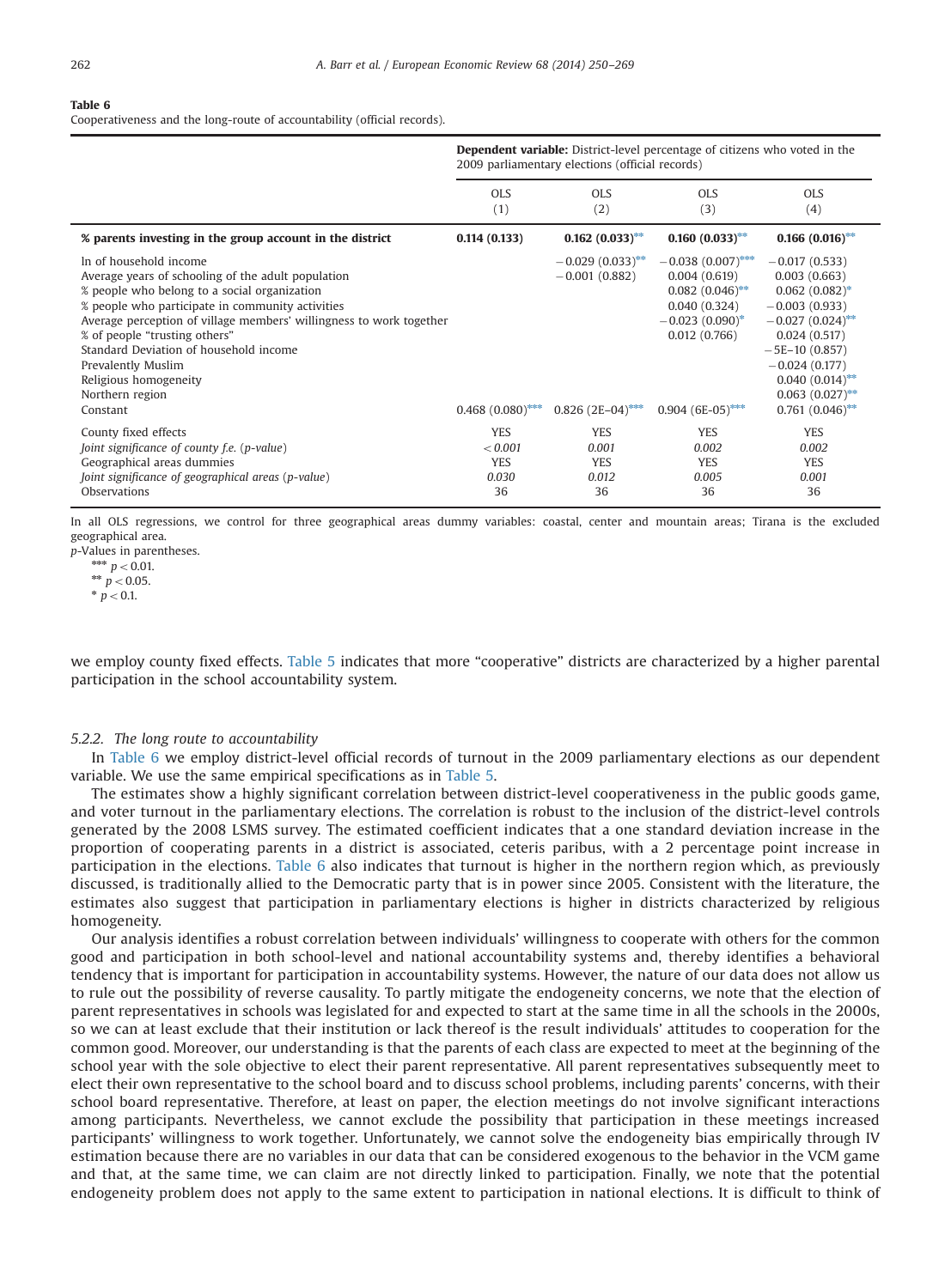<span id="page-13-0"></span>reasons why the act of voting in the national election would render an individual more willing to cooperate with others for the common good.

# 6. Discussion and conclusions

In this paper, we argued that the decision to participate in both school-level and national accountability systems can be characterized as collective action problems. Therefore, individuals' willingness to cooperate with others for the common good plays an important role in their decision to participate. This being the case, differences across societies in individuals' willingness and ability to overcome collective action problems might be one of the reasons why similar randomized interventions have generated different results when implemented in different countries.

We investigated whether both at the individual- and the community-level, willingness to cooperate with others for the common good is associated with willingness to participate both in local and national accountability systems, which we refer to as, respectively, a short and a long route to accountability. We conducted a nationally representative survey of 1800 randomly selected parents of children enrolled in primary schools in Albania. In order to isolate the effect of individuals' willingness to cooperate with others in collective action scenarios, we involved all the surveyed parents in a simple public goods game. At the individual-level, we tested whether parents who behaved cooperatively in the game were more likely to have participated in the most recent elections of parent class (i.e., the short route to accountability) and in the most recent parliamentary elections (i.e., the long route). At the community-level, we tested whether districts characterized by more cooperative parents have higher participation in school accountability and higher voter turnout, based on official records, while controlling for district characteristics generated by the most recent LSMS household survey.

Our empirical results show that cooperative parents are about 8% more likely to participate in the elections of parent class representatives and about 4% more likely to vote in national elections. This relationship remains significant after controlling for a range of variables including the degree to which parents are informed about the presence of local accountability institutions and district fixed effects. The district-level analysis indicates that districts characterized by a higher proportion of cooperative parents have a higher degree of participation in school accountability and a higher turnout in the 2009 elections, according to official records. In particular, a one standard deviation increase in the proportion of cooperating parents in a district is associated, ceteris paribus, with a 2 percentage point increase in voter turnout. While the sizes of the identified relationships might appear small, they are quite substantial when compared to the estimated effects of various randomized interventions on individuals' voting behavior. [Green et al. \(2003\)](#page-18-0) evaluated the effectiveness of a randomized intervention based on door-to-door canvassing before the November 6, 2001 US elections in six locations and found an average treatment effect of 7.1 percentage points. [Gerber et al. \(2008\)](#page-18-0) evaluated three randomized interventions aimed at increasing voter turnout in the 2006 primary elections in the state of Michigan. One intervention consisted in simply mailing a group of people a message reminding them that voting is a civic duty; one intervention consisted of telling voters that researchers would be studying their turnout based on public records and a final intervention consisted of telling people that the household voter turnout would be displayed to their neighbors. The Civic Duty intervention increase turnout by 1.8 percentage points; the "You Are Being Studied" intervention increased turnout by 2.5 percentage points, and the Neighbors Intervention increased turnout by 8.1 percentage points. The authors compared the marginal effects obtained from their treatments to those obtained by similar studies evaluating interventions attempting to increase voter turnout through messages and/or reminders sent to treated households by mail. They observed that "treatment effects in the 1.8 percentage point range, similar to the effects we observe for the Civic Duty mailing, are rare but not unprecedented, though one mail piece more commonly produces a result less than 1 percentage point. Results in the 5–8% range have never before been observed, even for a nine-piece mail program."

Our finding that both across individuals within districts and across districts willingness to cooperate is significantly associated with participation in short-route and long-route accountability systems could inform future research aimed at identifying ways to increase both local participation and civic engagement. Interventions attempting to improve collective action might be a viable and effective alternative (or addition) to interventions focusing purely on institutional changes or information campaigns. In the last three decades, experimental studies of cooperativeness in the public goods game have generated an extensive body knowledge about why and when individuals are more likely to cooperate with others for the common good. Specifically, we know from lab experiments that (1) the majority of people are conditional cooperators, i.e., they cooperate if they think others will do likewise, and (2) that, this being the case, the dynamics of cooperation are driven by individual's expectations about what others will do.<sup>38</sup> While identifying ways to promote collective action is beyond the scope of this paper, our findings together with findings from the existing experimental literature on public goods games suggest that efforts to improve individual citizens' perceptions about other citizens' willingness to participate in holding public servants to account might be an effective way to improve participation at both the localand national-level.

<sup>&</sup>lt;sup>38</sup> For a recent review of the public goods game literature, see [Chaudhuri \(2011\).](#page-18-0)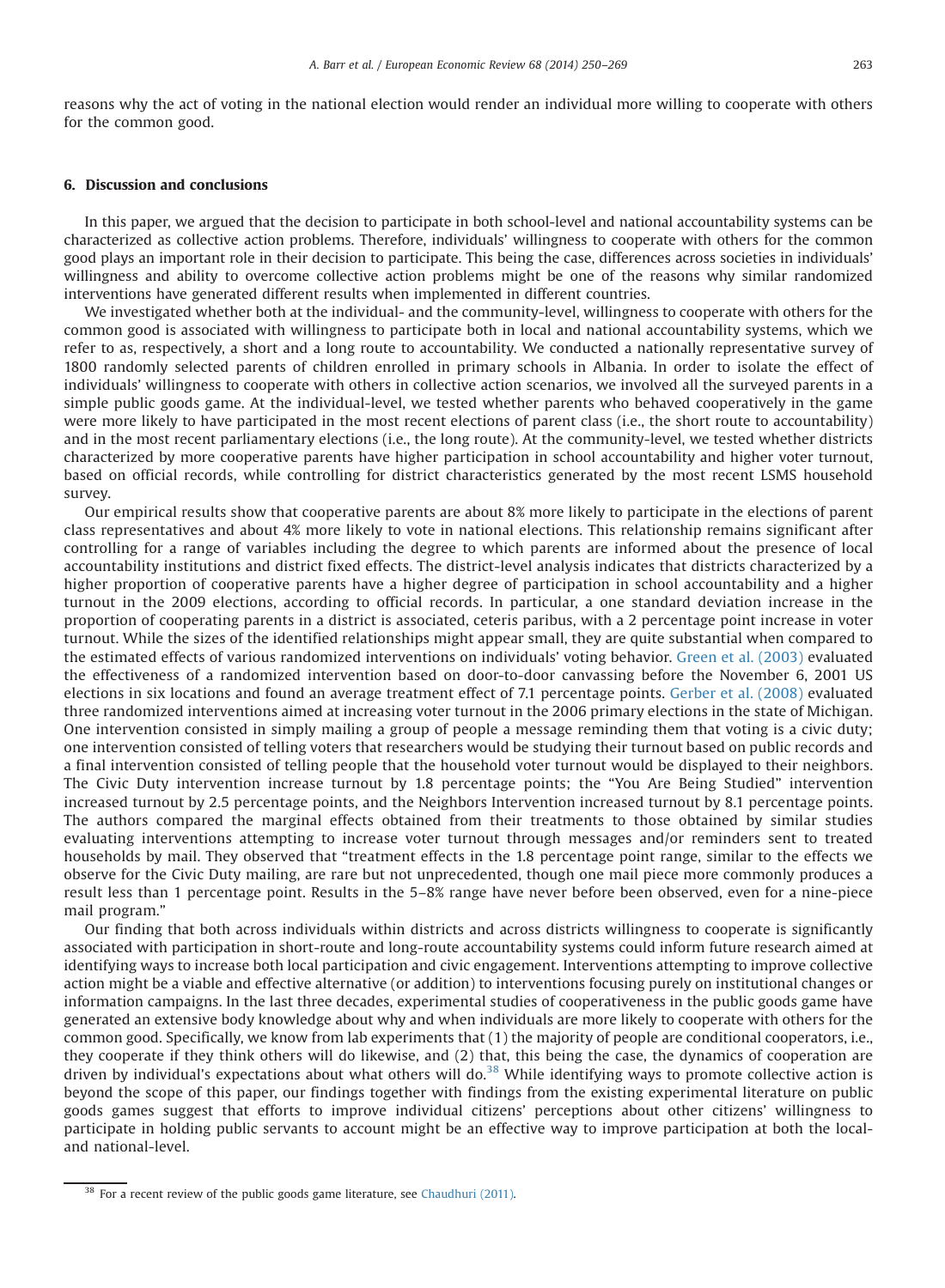## <span id="page-14-0"></span>Acknowledgments

We thank Klaus Abbink, Margaret McConnell, Ragan Petrie, John Ryan, Paula Cordero Salas, Tim Salmon, Sara Solnick, Pedro Vicente, Jane Zhang, three anonymous referees, and seminar participants at Florida State University, Southern Methodist University, the University of Texas Dallas, Wesleyan University, the 2011 SEA conference, and the 2011 North-American ESA meeting and the 2012 CSAE workshop in experimental development economics for useful comments and suggestions. We are indebted to the Institute for Development Research Alternatives (IDRA), who collected the data, and especially Auron Pasha, Enkelejda Pashaj and Adela Gjergjani for their technical excellence and professionalism. The findings, interpretations and conclusions expressed herein are those of the authors and do not necessarily reflect the view of the World Bank Group, its Board of Directors or the governments they represent. The usual disclaimers apply.

# Appendix A

See Tables A1–A4.

### Table A1

| <b>Survey question</b>                                                                                                                                                                | 2009 School<br><b>Stakeholder Survey</b> | 2008<br><b>LSMS</b> |
|---------------------------------------------------------------------------------------------------------------------------------------------------------------------------------------|------------------------------------------|---------------------|
| <b>Measures of social engagement</b>                                                                                                                                                  |                                          |                     |
| Do you belong to any social clubs, community-based organizations, economic organizations (such as<br>microfinance groups), churches, mosques, or other social group in the community? |                                          |                     |
| In the past year, did you or any in your household participate in any communal activities, in which people came<br>together to do some work for the benefit of the community?         |                                          |                     |
| If there was a water supply problem, how likely is that people will cooperate to try to solve the problem? (1–5<br>Likert scale)                                                      |                                          |                     |
| In general, do you believe that most people can be trusted, or do you think that you can't be too careful?                                                                            |                                          |                     |
| Measures of parental involvement in education                                                                                                                                         |                                          |                     |
| In the last 2 weeks, how often have you or another adult in the household helped your child/children with<br>homework?                                                                |                                          |                     |
| How many times, in the last semester (January-May 2009), did you participate in these meetings to talk about<br>[name]'s performance with his/her head teacher?                       |                                          |                     |
| In the past year how many times have you visited the school to have meetings with school principal, teachers, or<br>the school board?                                                 | x                                        |                     |
| Did you participate in this most recent election of Parents' Representatives in [child's name]'s class?                                                                               |                                          |                     |

#### Table A2

School-level pair-wise correlations between parental participation, and school outcomes.

|                                                         | % participating parents            |
|---------------------------------------------------------|------------------------------------|
| Students who got 10 in Math (%)                         | $0.1444*$                          |
| Students who got 10 in Albanian (%)                     | (0.0573)<br>$0.1399*$<br>(0.0656)  |
| Drop-out rate                                           | $-0.0628$                          |
| Failure rate (in the final exam)                        | (0.4332)<br>$-0.1454*$<br>(0.0562) |
| <b>Repetition rate</b>                                  | $-0.1246*$<br>(0.0985)             |
| % parents unsatisfied with the school                   | $-0.248***$<br>(0.0008)            |
| % parents perceiving embezzlement of construction funds | $-0.1199$                          |
| % parents perceiving embezzlement of scholarship funds  | (0.1089)<br>$-0.1332*$<br>(0.0748) |

Note: p-Values in parentheses.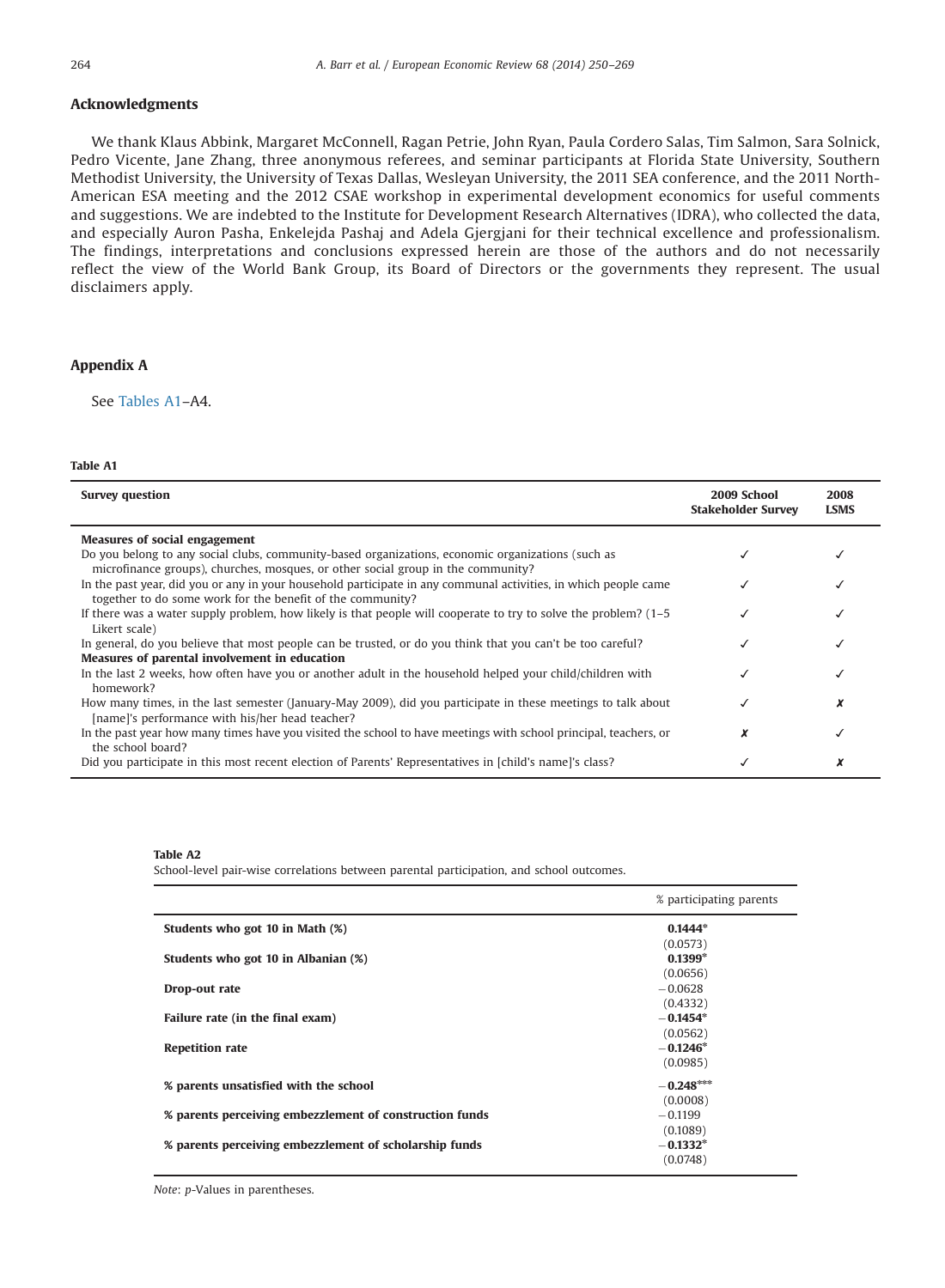<span id="page-15-0"></span>

| <b>Table A3</b>                                                            |  |  |
|----------------------------------------------------------------------------|--|--|
| Parental participation in schools and cooperation in the game by district. |  |  |

| <b>District</b> | % participating parents | % cooperating parents | <b>District</b> | % participating parents | % cooperating parents |
|-----------------|-------------------------|-----------------------|-----------------|-------------------------|-----------------------|
| Delvine         | 75                      | 95                    | Pogradec        | 53                      | 88                    |
| Mat             | 70                      | 88                    | Bulqize         | 50                      | 58                    |
| Has             | 68                      | 85                    | Gjirokaster     | 48                      | 90                    |
| Fier            | 67                      | 67                    | Mirdite         | 48                      | 68                    |
| Kukes           | 67                      | 80                    | Puke            | 48                      | 73                    |
| Kurbin          | 67                      | 70                    | Tepelene        | 48                      | 98                    |
| Tirane          | 66                      | 76                    | Kolonje         | 45                      | 90                    |
| Kruje           | 62                      | 70                    | Permet          | 45                      | 78                    |
| Mallakaster     | 60                      | 75                    | Lushnje         | 43                      | 47                    |
| Sarande         | 60                      | 63                    | Lezhe           | 35                      | 67                    |
| Gramsh          | 58                      | 68                    | M.Madhe         | 33                      | 83                    |
| Kucove          | 58                      | 63                    | Tropoje         | 33                      | 88                    |
| Skrapar         | 58                      | 75                    | Durres          | 33                      | 68                    |
| Berat           | 58                      | 68                    | Kavaje          | 33                      | 70                    |
| Librazhd        | 58                      | 78                    | Korce           | 32                      | 78                    |
| Devoll          | 55                      | 95                    | Peqin           | 28                      | 80                    |
| Diber           | 55                      | 80                    | Elbasan         | 25                      | 77                    |
| Vlore           | 55                      | 85                    | Shkoder         | 18                      | 62                    |

#### Table A4

Framing effects.

Dependent variable: Dummy equal to 1 if the parent voted in the elections of the class parent representatives, 0 otherwise Probit<br>
Probit-restricted sample  $(1)$  (2) Invested in group account in the game  $0.102 (0.019)^{***}$  0.021 (0.019)<sup>not</sup> 0.092 (0.046)<sup>not</sup> Farming example in the game  $-0.036(0.530)$  0.017 (0.766) Farming example x invested in the group account  $-0.039(0.560)$  $-0.051(0.471)$ Age 0.002 (0.421) 0.003 (0.132) 0.003 (0.132) 0.002 (0.421) 0.002 (0.421)  $0.059 (0.054)^*$ Wealth index  $0.018 (0.292)$ <br>
Years of schooling  $0.026 (0.000)^{***}$  0.025 (0.000)<sup>\*\*\*\*</sup> 0.029 (0.000)<sup>\*\*\*\*</sup> Years of schooling Rural location  $-0.096(0.007)$ \*  $-0.022(0.520)$ Distance from school (km)  $-0.004(0.679)$  $-0.004(0.636)$ Member of a social organization  $0.162 (0.054)$ <sup>\*</sup>  $0.084 (0.282)$ Participation in community activities  $0.071$  (0.062)<sup>\*</sup>  $0.071$  (0.062)<sup>\*</sup> 0.071 (0.062)<sup>\*</sup> 0.076 (0.029)<sup>\*\*</sup> Think that community members would work together

| General trust in others                       | $-0.004661$        | $-0.036(0.429)$  |
|-----------------------------------------------|--------------------|------------------|
| Number of relatives and friends among parents | 0.012(0.276)       | 0.008(0.396)     |
| Help pupil with homework                      | $-0.003(0.930)$    | 0.003(0.927)     |
| Number of meetings with head teacher          | $0.015(0.001)$ *** | $0.009(0.070)$ * |
| District fixed effects                        | <b>YES</b>         | <b>YES</b>       |
| Joint significance of district f.e. (p-value) | $< 0.001$ ***      | $< 0.001$ ***    |
| Observations                                  | 1800               | 1302             |

We report marginal effects of continuous variables and the effect of a change from 0 to 1 for dichotomous variables. In Column 2 we restrict the analysis to the informed parents.

Note: Robust standard errors have been clustered at the school level. p-Values in parentheses:

 $p < 0.01$ .

\*\*  $p$  < 0.05.

\*  $p < 0.1$ .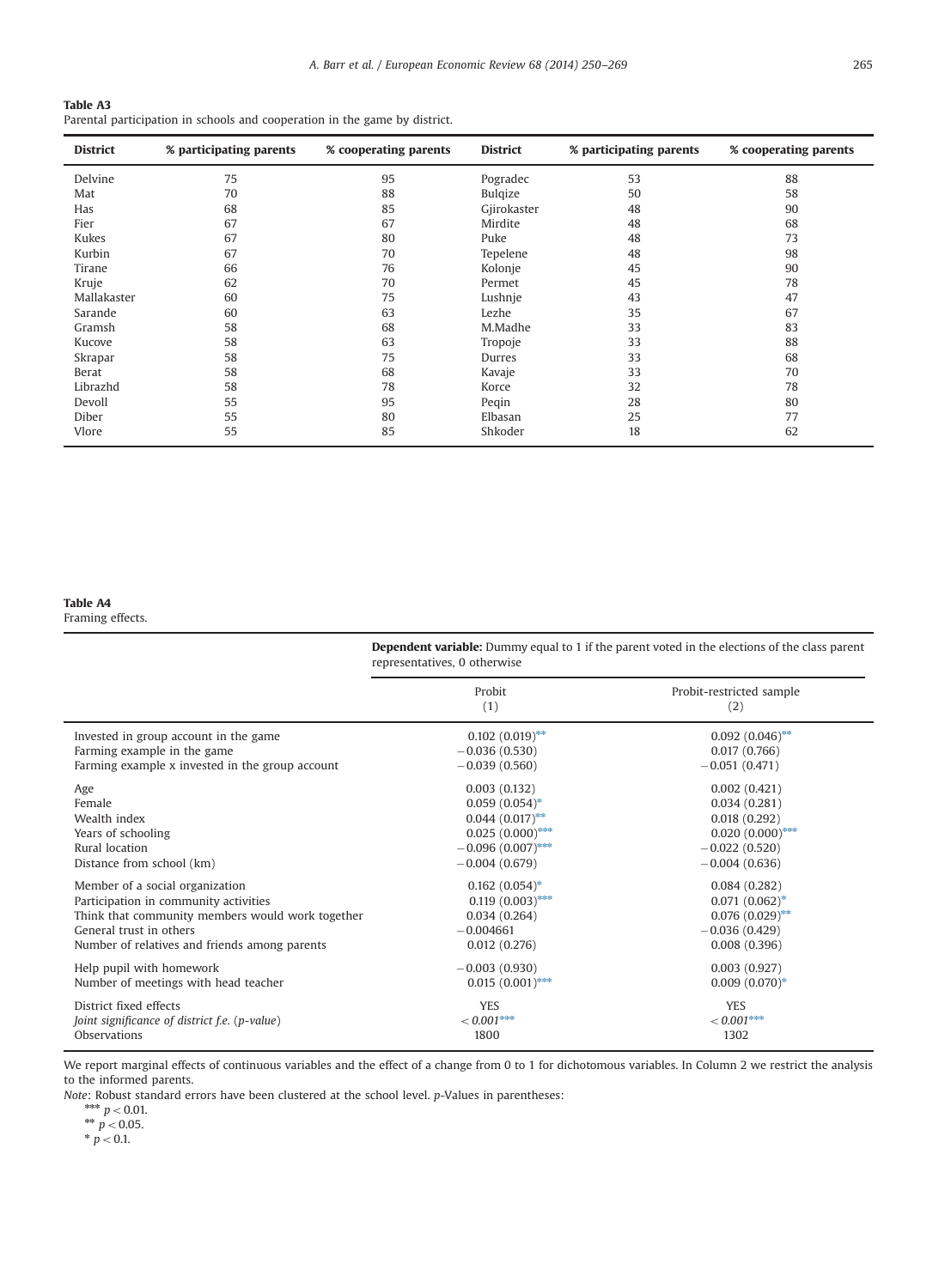# Appendix B

Experimental Instructions.

# B.1. The public good game

# B.1.1. Presentation to the group

We are now ready to begin playing a game that will involve all of you. Each one of you will make his or her decision alone and in private, at the same time as everyone else. Based on the decision that you and the other participants in the game make, this game could earn you between 100 and 1900 LEK, although it is rare for people to earn 1900 LEK.

The decision that you make in this game is strictly confidential; in order to guarantee confidentiality we ask you not to communicate with each other at any time during the game. If you talk to each other we will have to stop the game and nobody will get any money from the workshop.

At the start of this game each of you will receive a voucher. The each of you has to decide whether to invest the voucher in:

- a PRIVATE Account (P)
- or
- a GROUP Account (G)

If you invest your voucher in the GROUP Account you will receive 100 LEK for every voucher that you and the other participants have invested in the GROUP Account.

If you invest your voucher on the Private Account your earnings will be determined as follows: first you will receive a fix private return of 500 LEK; second, you will also receive 100 LEK for every voucher that the other participants have decided to invest in the GROUP Account.

You will soon receive a voucher like this one on the board, only smaller. At the bottom of the voucher you will see two big letters: a letter P and a letter G. The letter P, on the left, stands for "Private Account"; the letter G, on the right, stands for "GROUP Account". If you want to invest your voucher in a Private Account you must draw a circle around the letter P. If you want to invest your voucher in the GROUP Account you must draw a circle around the letter G. We will now go through some examples.

1. Suppose that you invest your voucher in the GROUP Account, which means that you circled the letter G on your voucher. [Write the letter P on the left of the board, and the letter G on the right, in capital letters, as in the voucher. Then, circle the letter G.] And suppose that everyone invested their voucher in the GROUP Account. [Write 15 below the letter G and 0 below the letter P.]

Then you and the each of the other participants will receive  $100 \times 15 = 1500$  LEK from this game. [Write  $100 \times 15 = 1500$ in a box on the right of the number 15, below the letter G. Link the number 15 and the box with an arrow.]

- 2. Suppose that you invest your voucher in the GROUP Account, which means that you circled the letter G on your voucher. [Point the letter G on the board, that you have circled before.] And suppose that, in total, two people invested their vouchers in Private Accounts and 13 people, you and 12 others, invested in the GROUP Account. [Write the number 2 below the letter P and the number 13 below the letter G.] Then you and the other participants who invested in the GROUP Account would each receive 100  $\times$  13 = 1300 LEK [write this amount in a box on the right of the number 13, as before] from this game, and each of the participants who invested their vouchers in the Private Account will each receive 1300 LEK from the GROUP Account PLUS 500 LEK from their Private Account, making a total of 1800 LEK. [Write this amount on the left of the number 2, in a box, as before.]
- 3. Suppose that you invest your voucher in a Private Account, which means that you circled the letter P on your voucher. [Now, circle the letter P.] And suppose that, in total, 10 people, you and 9 others, invested their vouchers in Private Accounts [write 10 under the letter P] and 5 people invested in the GROUP Account. [Write 5 under the letter G.] Then, each of the participants who invested their vouchers in the GROUP Account will receive  $100 \times 5=500$  LEK from this game [write this amount in a box on the right of the number 5] and you and each of the other people who invested in a Private Account will receive 500 LEK from the GROUP Account PLUS 500 LEK from your Private Account, making a total of 1000 LEK. [Write this amount in a box on the left of the number 10, as before.]
- 4. Suppose that you invest your voucher in a Private Account, which means that you circled the letter P on your voucher. And suppose that everyone invested their vouchers in Private Accounts. Then, since nobody invested in the GROUP Account, nobody gets anything from that account and everybody goes home with the 500 LEK from their Private Account. Is it clear to everybody?

Remember that if you invest in the Group Account you get (100  $\times$  number of people who invested in the Group Account). If instead you invest in the Private Account you get (100  $\times$  number of people who invested in the Group Account +500). Let us go through more examples.

Can you answer the following questions?

5. Suppose that in total, 5 people invested their vouchers in Private Accounts. How many people invested in the Group Account? (10) [After people answer the question, write the number 5 below the letter P and the number 10 below the letter G.]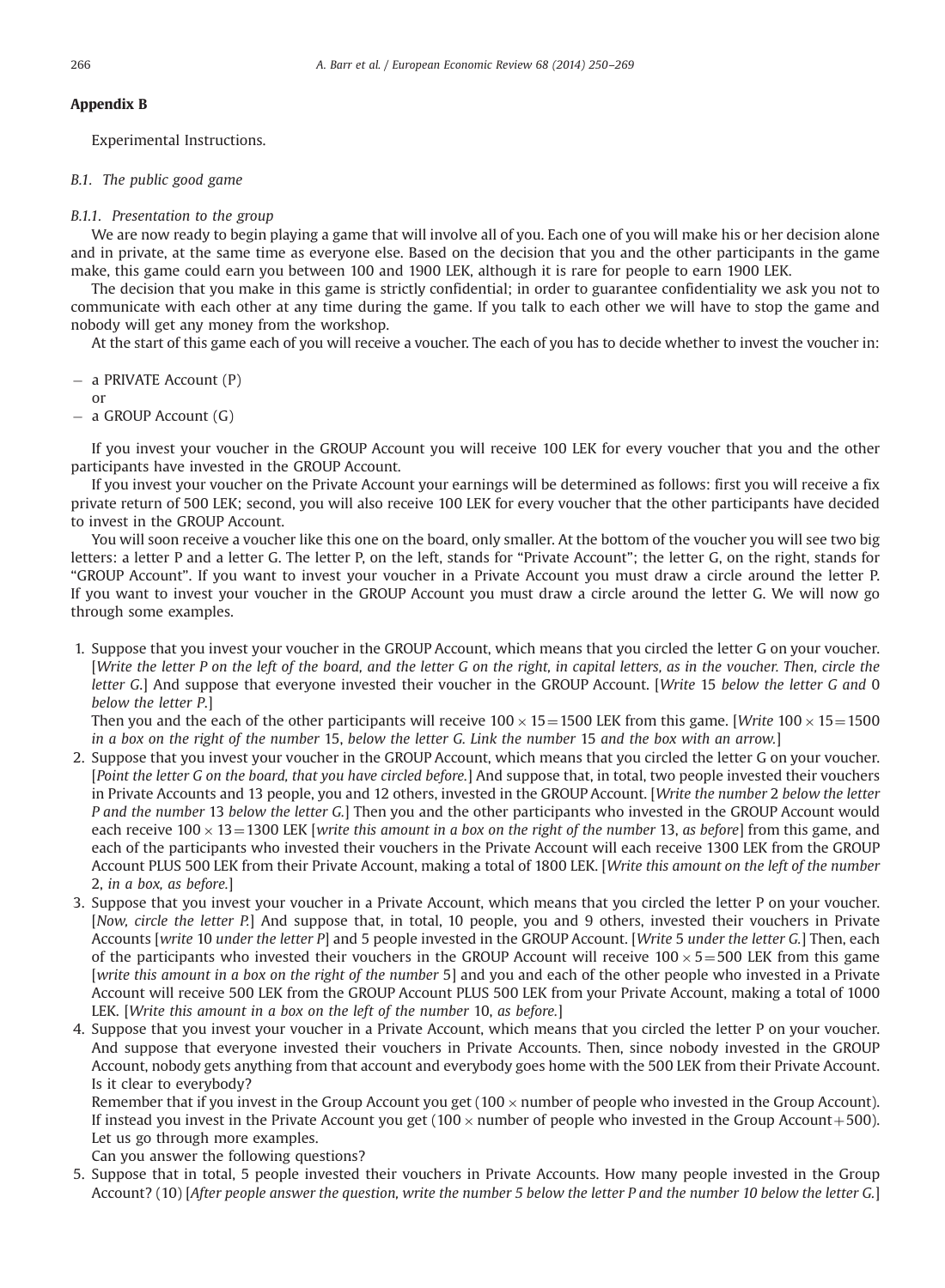Then, how much did the people who invested in the Group Account get? (100  $\times$  10=1000) [After people answer the question, write this amount in a box on the right of the number 10, as before.] And how much did the people who invested in the Private Account get? (500+1000=1500). [After people answer this question, write this amount on the left of the number 5, in a box, as before.]

- 6. Suppose that in total, 7 people invested their vouchers in Private Accounts. How many people invested in the Group Account? (8) [After people answer the question, write the number 7 below the letter P and the number 8 below the letter G.] Then, how much did the people who invested in the Group Account get? ( $100 \times 8 = 800$ ). [After people answer the question, write this amount in a box on the right of the number 8, as before.] And how much did the people who invested in the Private Account get? (500+800=1300). [After people answer this question, write this amount on the left of the number 7, in a box, as before.]
- 7. Suppose that in total, 14 people invested their vouchers in Private Accounts. How many people invested in the Group Account? (21) [After people answer the question, write the number 14 below the letter P and the number 1 below the letter G.] Then, how much did the people who invested in the Group Account get? (100  $\times$  1 = 100). [After people answer the question, write this amount in a box on the right of the number 1, as before.] And how much did the people who invested in the Private Account get?  $(500+100=600)$ . [After people answer this question, write this amount on the left of the number 14, in a box, as before.]

Is this all clear to everybody now? Are you sure?

Remember that all the participants benefit from the vouchers invested in the GROUP Account, whereas only you benefit from the voucher invested in the Private Account.

This game is designed to simulate a type of dilemma that many of us find ourselves in at various points in our lives. For example:

School example: Imagine a community with its own primary school. After finishing primary school, the children go to secondary schools elsewhere and imagine a situation where only children who perform well in the final test in year 9 can get a scholarship. If all the parents invest resources, including time and effort, to make sure that the primary school runs well, all the children are likely to learn while in school and do well in the exam, which means that they all have a good chance of getting into the best secondary school. However, each parent knows that even if he does not invest his resources in the school, other parents are likely to do so; therefore his child will benefit anyway while he will still have resources to invest privately for his child, for example by paying for private lessons. So, each parent faces an incentive to keep their resources and not invest in the school; however, if all the parents decide not to invest in the school, the school will not perform well and their child's success will depend solely on their private investment in the child's education.

So, like in the game, the dilemma for each parent is:

- Invest in the school and benefit all children but face the risk of being the only parent investing resources in the school, and therefore being taken advantage of by the other parents Or
- Do not invest in the school in the hope that someone else will, bearing in mind that if all parents decide not to contribute to the school all the children will be disadvantaged].

Farming example: Imagine a village where a group of farmers share a water pump. If the pump breaks all of them get less water to their land. When the pump breaks, the ideal situation is for all the farmers to spend resources, including time and effort, to repair it immediately and the more of them put together resources to repair the pump the easier and quicker the mending is. However, each farmer knows that even if he does not contribute to the mending of the pump, other farmers are likely to do so. So, each farmer faces an incentive not to contribute to the mending of the pump; however if all the farmers decide not to contribute to the mending of the pump, the pump is left broken and they all suffer.

So, like in the game, the dilemma for each farmer is:

- Contribute to the mending of the pump and benefit all farmers, but face the risk of being the only one contributing and therefore being taken advantage of by the other farmers Or
- Do not contribute to the mending of the pump in the hope that someone else will, bearing in mind that if all the farmers decide not to contribute, everyone will suffer.

Remember that we have designed this game so that the other participants in the game will never know the decisions that each of you make. The only information that we will give to all participants at the end of the game is the total number of people who invested in the GROUP Account.

We are now going to distribute one voucher to each of you. Your color and player number is written at the top. At the bottom of the voucher you will see a letter P and a letter G, just like here on the board. If you want to invest the voucher in a Private Account, you must draw a circle around the letter P. If you want to invest the voucher in the GROUP Account, you must draw a circle around the letter G.

Are there any questions on how to play this game? [Distribute vouchers]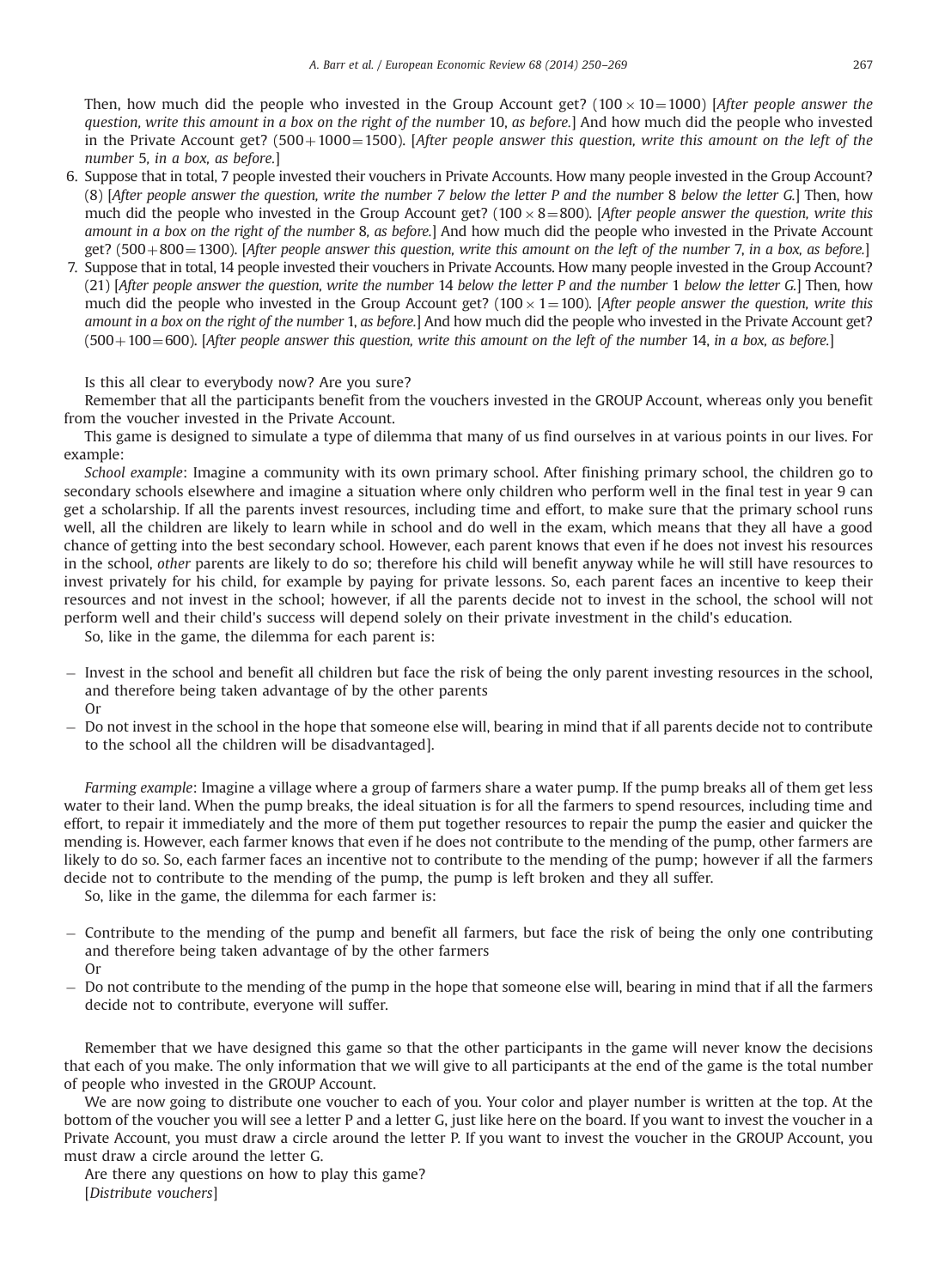<span id="page-18-0"></span>Please check your color and player number on the voucher. If these are not right we will not be able to pay you correctly for the game.

Then circle either the P or the G. When you are done please fold the voucher. Then raise your hand and [name of RA] will come and collect your voucher.

# Appendix C. Supporting information

Supplementary data associated with this article can be found in the online version at: [http://dx.doi.org/10.1016/j.](http://dx.doi.org/10.1016/j.euroecorev.2014.01.010) [euroecorev.2014.01.010](http://dx.doi.org/10.1016/j.euroecorev.2014.01.010).

#### **References**

[Ahn, T.K., Ostrom, E., Schmidt, D., Walker, J., 2003. Trust in two-person games: game structures and linkages. In: Ostrom, E., Walker, J. \(Eds.\), Trust and](http://refhub.elsevier.com/S0014-2921(14)00012-9/sbref1) [Reciprocity. Interdisciplinary Lessons From Experimental Research, Russell Sage Foundation, New York, pp. 323](http://refhub.elsevier.com/S0014-2921(14)00012-9/sbref1)–351.

[Alesina, A., La Ferrara, E., 2000. Participation in heterogeneous communities. Q. J. Econ. 115 \(3\), 847](http://refhub.elsevier.com/S0014-2921(14)00012-9/sbref2)–904.

[Ashraf, N., Bohnet, I., Piankov, N., 2006. Decomposing trust and trustworthiness. Exp. Econ. 9 \(3\), 193](http://refhub.elsevier.com/S0014-2921(14)00012-9/sbref4)–208.

[Attanasio, O., Pellerano, L., Polanía Reyes, S., 2009. Building trust? Conditional cash transfer programmes and social capital. Fisc. Stud. 30 \(2\),](http://refhub.elsevier.com/S0014-2921(14)00012-9/sbref5) 139–177. [Banerjee, A., Rukmini, B., Duflo, E., Glennerster, R., Khemani, S., 2010. Pitfalls of participatory programs: evidence from a randomized evaluation in](http://refhub.elsevier.com/S0014-2921(14)00012-9/sbref6)

[education in India. Am. Econ. J.: Econ. Policy 2 \(1\), 1](http://refhub.elsevier.com/S0014-2921(14)00012-9/sbref6)–30.

[Barr, A., Serneels, P., 2009. Reciprocity in the workplace. Exp. Econ. 12 \(1\), 99](http://refhub.elsevier.com/S0014-2921(14)00012-9/sbref7)-112.

Barr, A., Mugisha, F., Serneels, P. and A. Zeitlin (2012). Information and Collective Action in Community Monitoring of Schools: Field and Lab Experimental Evidence from Uganda. Working paper.

[Bertrand, M., Mullainathan, S., 2001. Do people mean what they say? Implications for subjective survey data. Am. Econ. Rev. 91 \(2\), 67](http://refhub.elsevier.com/S0014-2921(14)00012-9/sbref8)–72.

[Blimpo, M., Evans, D.K., Lahire, N., 2011. School-Based Management and Educational Outcomes: Lessons from a Randomized Field Experiment. Stanford](http://refhub.elsevier.com/S0014-2921(14)00012-9/sbref9) [University \(Working paper\).](http://refhub.elsevier.com/S0014-2921(14)00012-9/sbref9)

[Bowles, S., Gintis, H., 2002. Homo reciprocans. Nature 415, 125](http://refhub.elsevier.com/S0014-2921(14)00012-9/sbref10)–128.

[Bowles, S., Gintis, H., 2002. Social capital and community governance. Econ. J. 112 \(483\), 419](http://refhub.elsevier.com/S0014-2921(14)00012-9/sbref11)–436.

[Bjorkman, M., Svensson, J., 2010. When is community-based monitoring effective? Evidence from a randomized experiment in primary health in Uganda.](http://refhub.elsevier.com/S0014-2921(14)00012-9/sbref12) [J. Eur. Econ. Assoc. 8 \(2](http://refhub.elsevier.com/S0014-2921(14)00012-9/sbref12)–3), 571–581.

Camerer, C., 2014. The promise and success of lab-field generalizability in experimental economics: a reply to Levitt andList  $(2007+)$ . In: Guillaume Frechette and Andrew Schotter (Eds.), Methods of Modern Experimental Economics, Oxford University Press, forthcoming.

[Cárdenas, J.C, Jaramillo, C.R., 2007. Cooperation in Large Networks: An Experimental. Universidad De Los Andes \(Documentos Cede 002202\).](http://refhub.elsevier.com/S0014-2921(14)00012-9/sbref13)

Cardenas, J.C., Chong, A, Nopo, H, 2013. Stated social behavior and revealed actions: evidence from six Latin American countries. J. Dev. Econ. 104, 16–33.<br>Cárdenas, J.C., Carpenter, J., 2008. Behavioral development econom

[Carpenter, J., 2002. Measuring social capital: adding field experimental methods to the analytical toolbox in social capital, economic development and the](http://refhub.elsevier.com/S0014-2921(14)00012-9/sbref16) [environment. In: Isham, J., Kelly, T., Ramaswamy, S. \(Eds.\), Social Capital and Economic Development: Well-Being in Developing Countries, Edward](http://refhub.elsevier.com/S0014-2921(14)00012-9/sbref16) [Elgar, Northampton, pp. 119](http://refhub.elsevier.com/S0014-2921(14)00012-9/sbref16)–137.

[Carpenter, J., Myers, C., 2010. Why volunteer? Evidence on the role of altruism, reputation and incentives. J. Public Econ. 94 \(11](http://refhub.elsevier.com/S0014-2921(14)00012-9/sbref17)–12), 911–920.

[Carpenter, J., Seki, E., 2011. Do social preferences increase productivity? Field experimental evidence from fishermen in Toyama Bay. Econ. Inq. 49](http://refhub.elsevier.com/S0014-2921(14)00012-9/sbref18) (2), 612–[630.](http://refhub.elsevier.com/S0014-2921(14)00012-9/sbref18)

[Casey, K., Glennerster, R., Miguel, E., 2012. Reshaping institutions: evidence on aid impacts using a pre-analysis plan. Q. J. Econ. 127 \(4\), 1755](http://refhub.elsevier.com/S0014-2921(14)00012-9/sbref19)–1812.

[Chaudhuri, A., 2011. Sustaining cooperation in laboratory public goods experiments: a selective survey of the literature. Exp. Econ. 14 \(1\), 47](http://refhub.elsevier.com/S0014-2921(14)00012-9/sbref20)–83.

[Delavande, A., Giné, X., McKenzie, D., 2011. Measuring subjective expectations in developing countries: a critical review and new evidence. J. Dev.](http://refhub.elsevier.com/S0014-2921(14)00012-9/sbref21) Econ. 94, 151–[163.](http://refhub.elsevier.com/S0014-2921(14)00012-9/sbref21)

[Doll, B., 2003. The relationship between the clan system and other institutions in Northern Albania. J. Southeast Eur. Black Stud. 3 \(2\), 147](http://refhub.elsevier.com/S0014-2921(14)00012-9/sbref22)–162.

[Downs, A., 1957. An Economic Theory of Democracy. Harper and Row, New York.](http://refhub.elsevier.com/S0014-2921(14)00012-9/sbref23)

[Duflo, E, Dupas, P., Kremer, M., 2011. Peer effects and the impact of tracking: evidence from a randomized evaluation in Kenya. Am. Econ. Rev. 101 \(5\),](http://refhub.elsevier.com/S0014-2921(14)00012-9/sbref24) 1739–[1774.](http://refhub.elsevier.com/S0014-2921(14)00012-9/sbref24)

[Fearon, J., Humphreys, M., Weinstein, J.M., 2011. Democratic Institutions and Collective Action Capacity: Results from a Field Experiment in Post-Conflict](http://refhub.elsevier.com/S0014-2921(14)00012-9/sbref25) [Liberia. Stanford University \(Working paper\).](http://refhub.elsevier.com/S0014-2921(14)00012-9/sbref25)

[Fehr, E., Leibbrandt, A., 2011. A field study on cooperativeness and impatience in the Tragedy of the Commons. J. Public Econ. 95 \(9](http://refhub.elsevier.com/S0014-2921(14)00012-9/sbref26)–10), 1144–1155. [Fehr, E., Gächter, S., 2000. Cooperation and punishment in public goods experiments. Am. Econ. Rev. 90 \(4\), 980](http://refhub.elsevier.com/S0014-2921(14)00012-9/sbref27)–994.

[Fischbacher, U., Gächter, S., Fehr, E., 2001. Are people conditionally cooperative? Evidence from a public goods experiment. Econ. Lett. 71 \(3\), 397](http://refhub.elsevier.com/S0014-2921(14)00012-9/sbref28)–404.

[Fischbacher, U., Gächter, S., 2010. Social preferences, beliefs, and the dynamics of free riding in public good experiments. Am. Econ. Rev. 100 \(1\), 541](http://refhub.elsevier.com/S0014-2921(14)00012-9/sbref29)–556. [Filmer, D, Pritchett, LH, 2001. Estimating wealth effect without expenditure data](http://refhub.elsevier.com/S0014-2921(14)00012-9/sbref30)—or tears: an application to educational enrollments in states of India. [Demography 38, 115](http://refhub.elsevier.com/S0014-2921(14)00012-9/sbref30)–132.

[Fukuyama, F., 1995. Trust: Social Virtues and the Creation of Prosperity. Free Press, New York.](http://refhub.elsevier.com/S0014-2921(14)00012-9/sbref31)

[Gächter, S., Herrmann, B., Thöni, C., 2004. Trust, voluntary cooperation, and socio-economic background: survey and experimental evidence. J. Econ. Behav.](http://refhub.elsevier.com/S0014-2921(14)00012-9/sbref32) [Organ. 55, 505](http://refhub.elsevier.com/S0014-2921(14)00012-9/sbref32)–531.

[Gächter, S., Herrmann, B., Thöni, C., 2010. Culture and cooperation. Philos. Trans. R. Soc. B](http://refhub.elsevier.com/S0014-2921(14)00012-9/sbref33)–Biol. Sci. 365 (1553), 2651–2661.

[Gerber, A.S., Green, D.P., Larimer, C.W., 2008. Social pressure and voter turnout: evidence from a large-scale field experiment. Am. Polit. Sci. Rev. 102 \(1\),](http://refhub.elsevier.com/S0014-2921(14)00012-9/sbref34) 33–[48.](http://refhub.elsevier.com/S0014-2921(14)00012-9/sbref34)

[Gerkey, D., 2013. Cooperation in context: public goods games and post-Soviet collectives in Kamchatka, Russia. Curr. Anthropol. 54 \(2\), 144](http://refhub.elsevier.com/S0014-2921(14)00012-9/sbref35)–176.

[Gërxhani, K., Schram, A., 2000. Politics in transition economies: consequences of a clan culture. J. Inst. Innov. Dev. Transit. 4, 5](http://refhub.elsevier.com/S0014-2921(14)00012-9/sbref36)–14.

[Gërxhani, K., Schram, A., 2009. Clientelism and polarized voting: empirical evidence. Public Choice 141, 305](http://refhub.elsevier.com/S0014-2921(14)00012-9/sbref37)–317.

[Glaeser, E., Laibson, D., Scheinkman, J., Soutter, C., 2000. Measuring trust. Q. J. Econ. 115, 811](http://refhub.elsevier.com/S0014-2921(14)00012-9/sbref38)–846.<br>Green, D.P., Gerber, A.S., Nickerson, D.W., 2003. Getting out the vote in local elections: results from six door-to-do 1083–[1096.](http://refhub.elsevier.com/S0014-2921(14)00012-9/sbref39)

[Grossman, S.J., Hart, O., 1980. Takeover bids, the free-rider problem, and the theory of the corporation. Bell J. Econ. 11 \(1\), 42](http://refhub.elsevier.com/S0014-2921(14)00012-9/sbref40)–64.

[Habyarimana, J., Humphreys, M., Posner, D.N., Weinstein, J.M., 2007. Why Does ethnic diversity undermine public goods provision? Am. Polit. Sci. Rev. 101](http://refhub.elsevier.com/S0014-2921(14)00012-9/sbref41) [\(4\), 709](http://refhub.elsevier.com/S0014-2921(14)00012-9/sbref41)–725.

[Henrich, J., Smith, N., 2004. Comparative experimental evidence from Machiguenga, Mapuche, Huinca](http://refhub.elsevier.com/S0014-2921(14)00012-9/sbref42) & [American populations shows substantial variation](http://refhub.elsevier.com/S0014-2921(14)00012-9/sbref42) [among social groups in bargaining and public goods behavior. In: Henrich, J., Boyd, R., Bowles, S., Gintis, H., Fehr, E., Camerer, C. \(Eds.\), Foundations of](http://refhub.elsevier.com/S0014-2921(14)00012-9/sbref42) [Human Sociality: Economic Experiments and Ethnographic Evidence from Fifteen Small-Scale Societies, Oxford University Press, Oxford.](http://refhub.elsevier.com/S0014-2921(14)00012-9/sbref42)